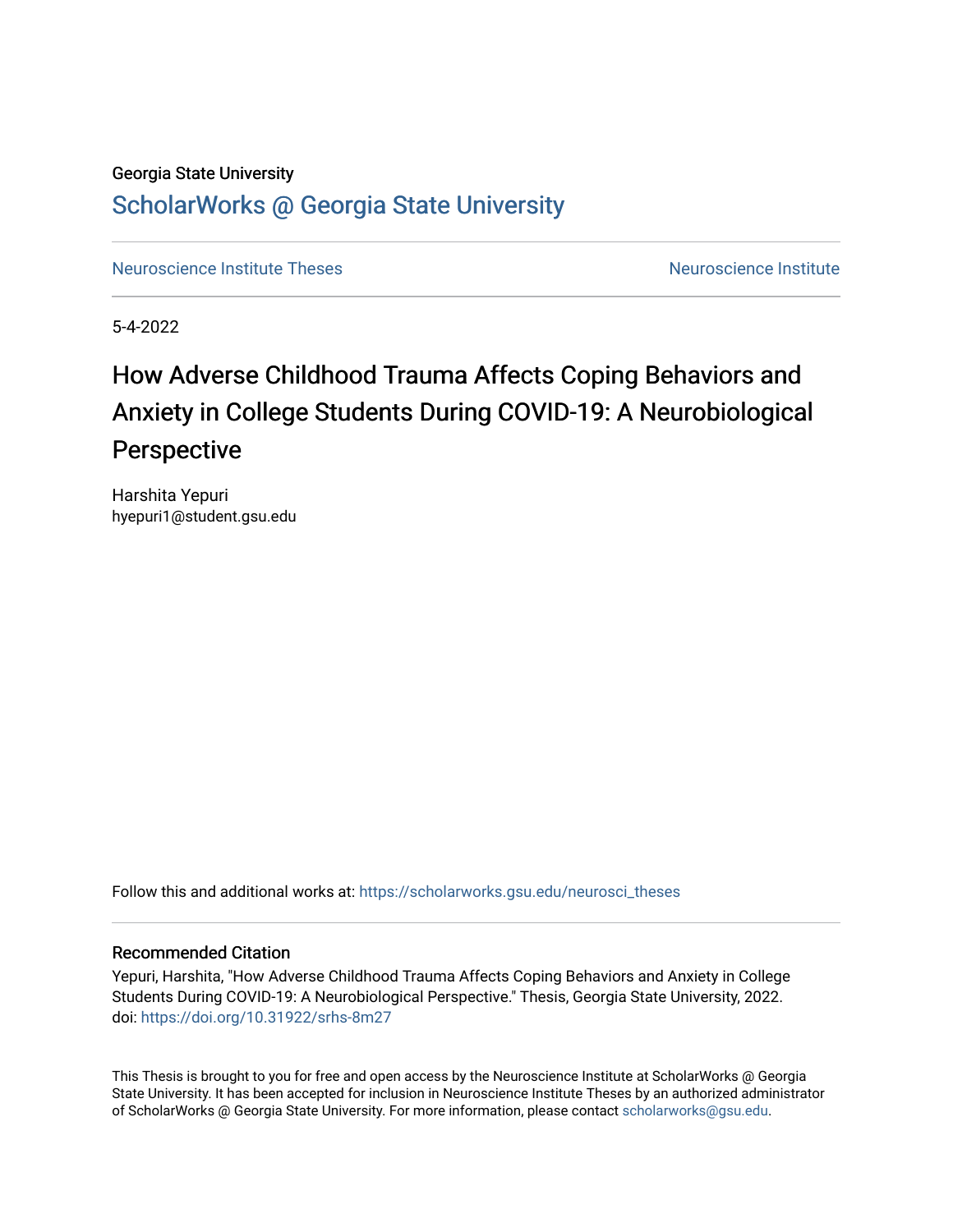How Adverse Childhood Trauma Affects Coping Behaviors and Anxiety in College Students During COVID-19: A Neurobiological Perspective

by

Harshita Yepuri

Under the Direction of Amanda Gilmore, PhD

A Thesis Submitted in Partial Fulfillment of the Requirements for the Degree of

Master of Science

in the College of Arts and Sciences

Georgia State University

2022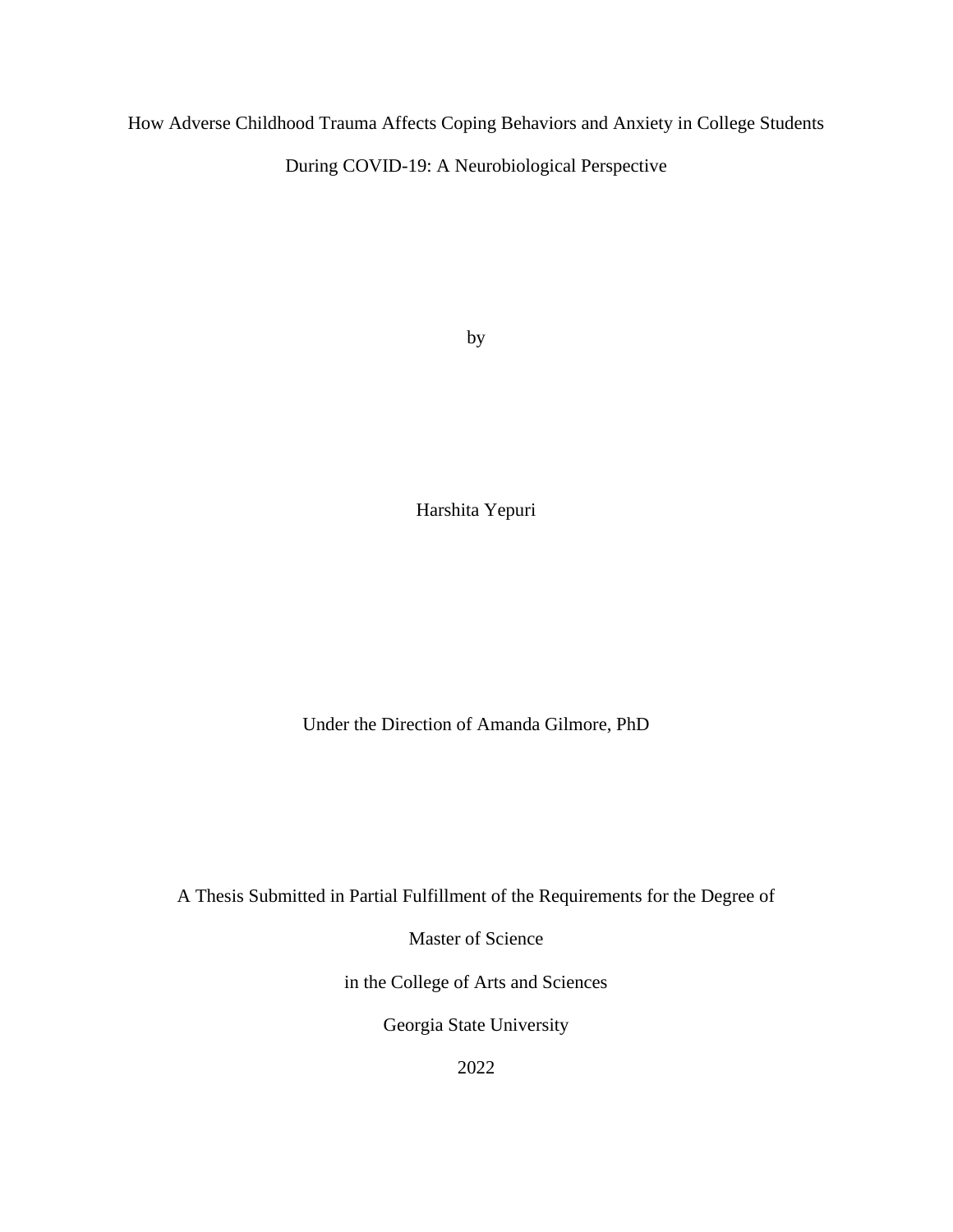### ABSTRACT

The Coronavirus disease (COVID-19) pandemic has uprooted college students out of the traditional college environment and placed additional stressors on them, yet its effects are still emerging. In the present study, 329 college students (*Mage*=19.74, *SDage*= 1.96) completed measures of generalized anxiety, behavioral coping, and adverse childhood experiences between July 2020 and March 2021 of the COVID-19 pandemic. It is hypothesized that more adverse childhood experiences would be associated with more maladaptive behavioral coping strategies. In addition, less adaptive coping strategies would be positively associated with more anxiety among college students. Results indicated that negative coping behaviors were associated with more adverse childhood experiences and anxiety symptoms. These findings highlight the impact of the COVID-19 pandemic on college student mental health and the need for targeted inventions for this population.

INDEX WORDS: Behavioral Coping, Anxiety, College Students, Adverse Childhood Experiences, COVID-19, Mental Health, Neuroscience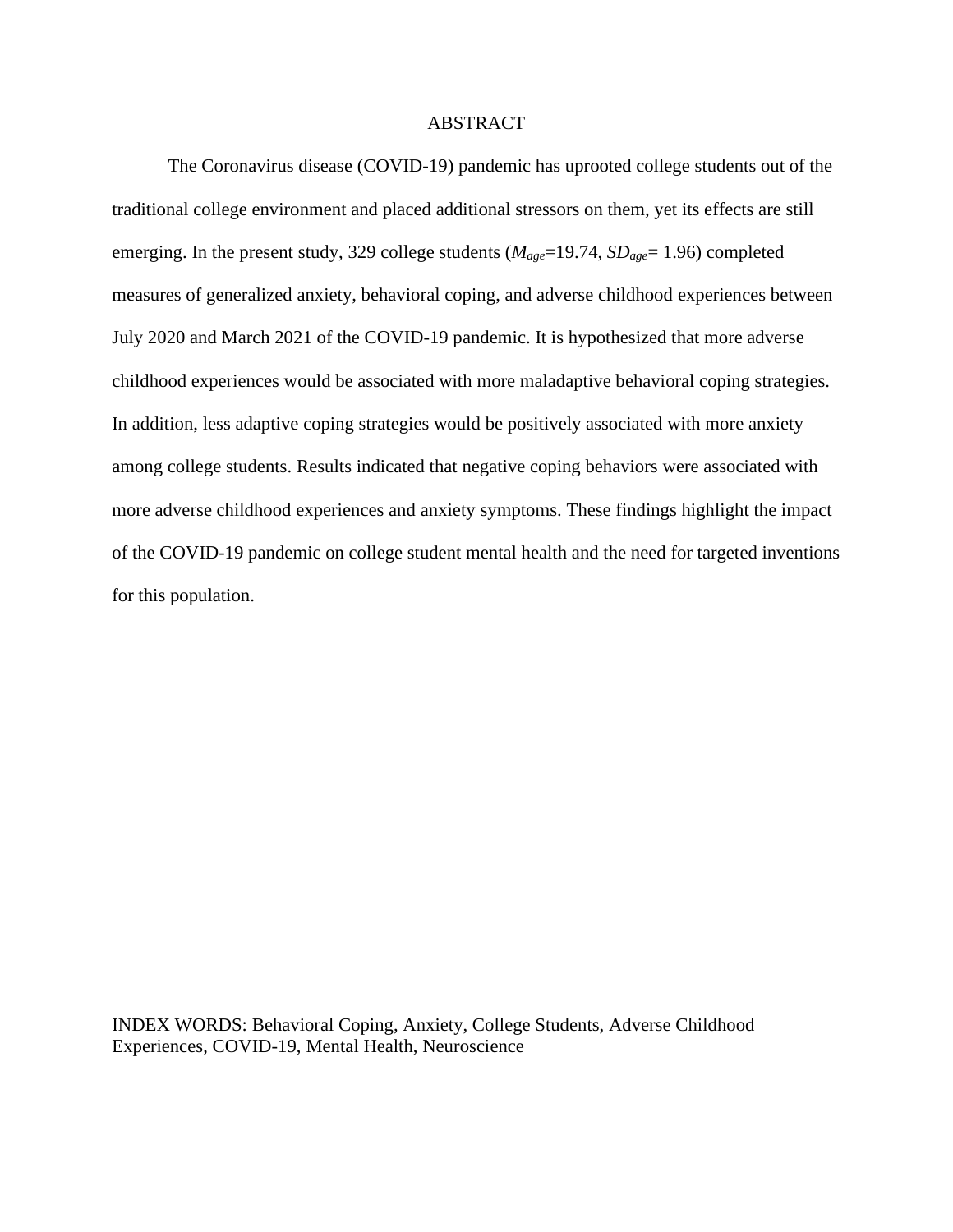Copyright by Harshita Yepuri 2022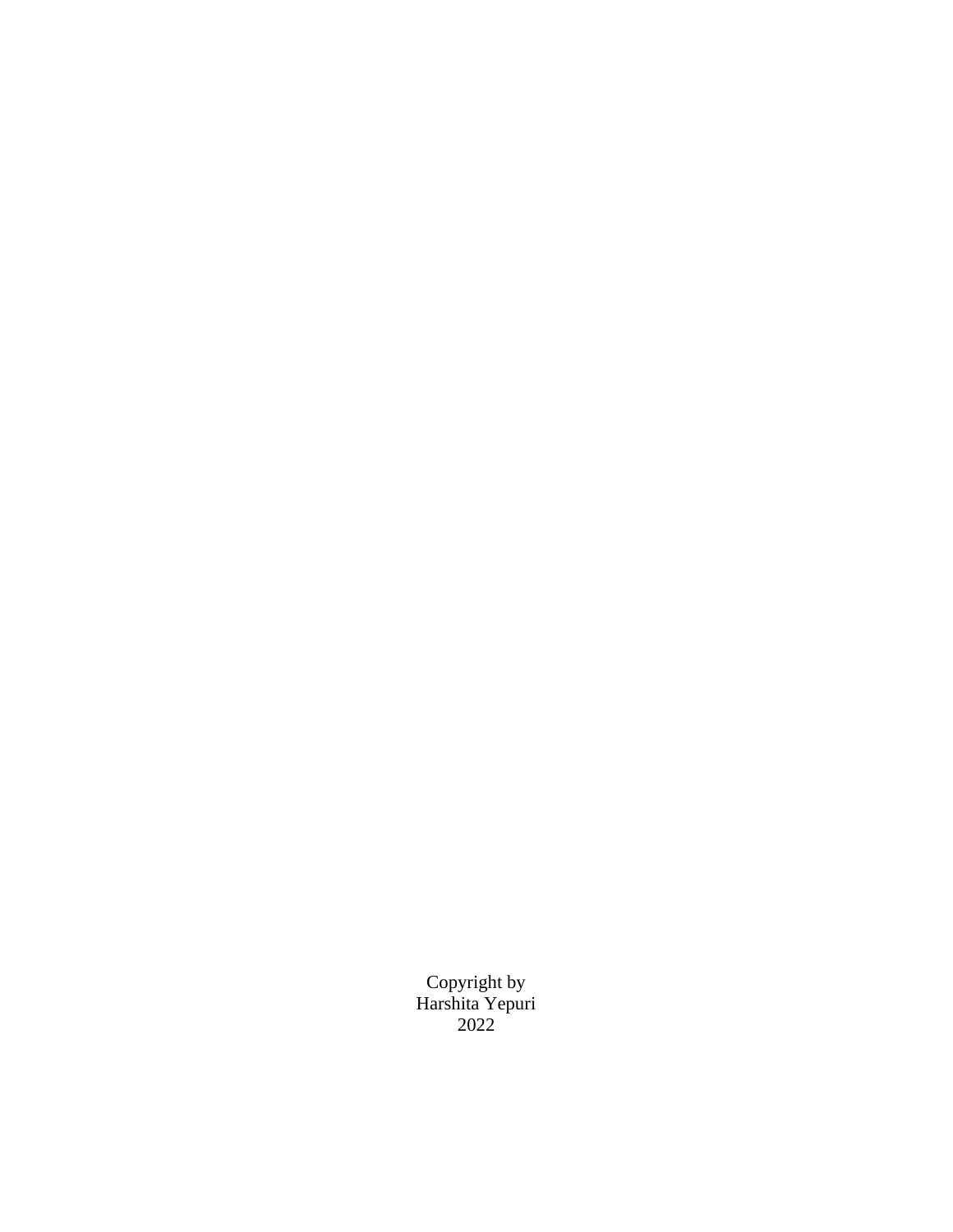How Adverse Childhood Trauma Affects Coping Behaviors and Anxiety in College Students During COVID-19: A Neurobiological Perspective

by

Harshita Yepuri

Committee Chair: Amanda Gilmore

Committee: Laura Carruth

Ruschelle Leone

Electronic Version Approved:

Office of Graduate Services

College of Arts and Sciences

Georgia State University

May 2022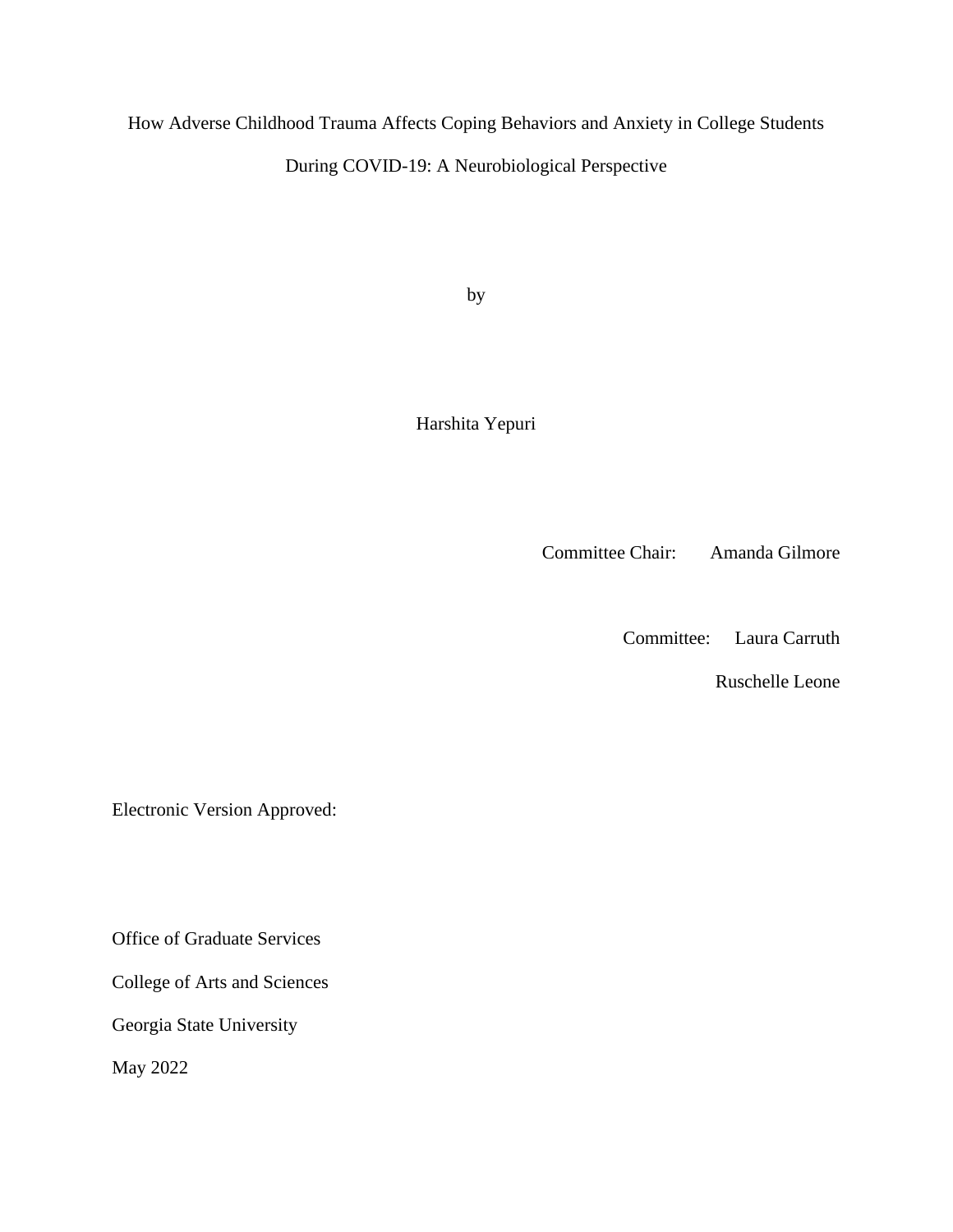# **DEDICATION**

To the younger version of myself who doubted her ability to succeed – you did it! In addition, this thesis was only possible by the support of my family, friends, and mentors.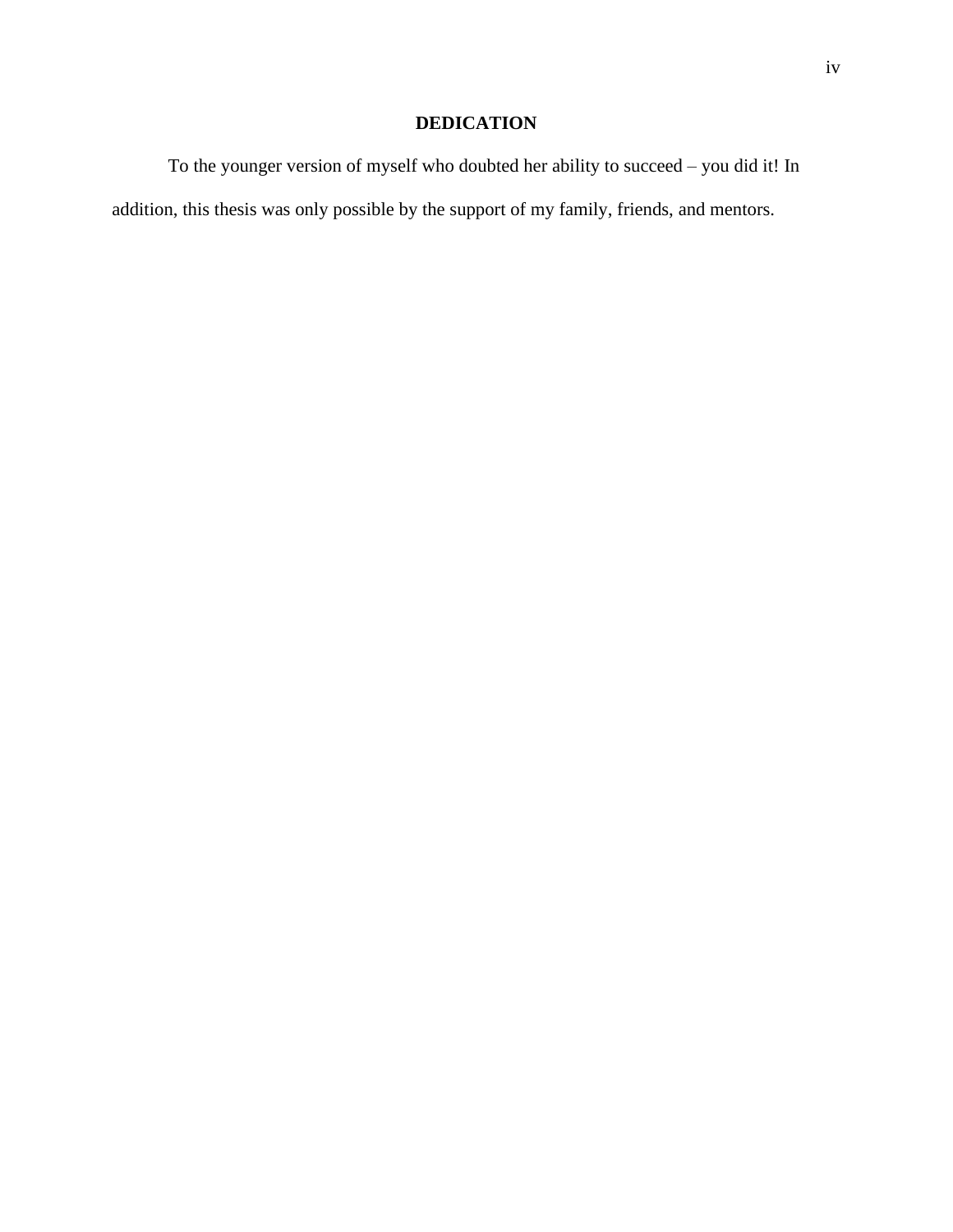# **ACKNOWLEDGEMENTS**

<span id="page-6-0"></span>I would like to express utmost gratitude to Dr. Gilmore, my primary supervisor, mentor, and supporter as she guided me throughout the completion of this thesis.

I also wish to show my appreciation to Dr. Leone and Dr. Carruth for helping me finalize my project and serving as members of my thesis committee. I acknowledge the support of the Alcohol and Sexual Assault Prevention Lab for its encouragement and mentorship.

Lastly, I wish to show gratitude towards Georgia State University's Neuroscience Institute for guiding me and giving me opportunities to present my thesis at competitions and conferences.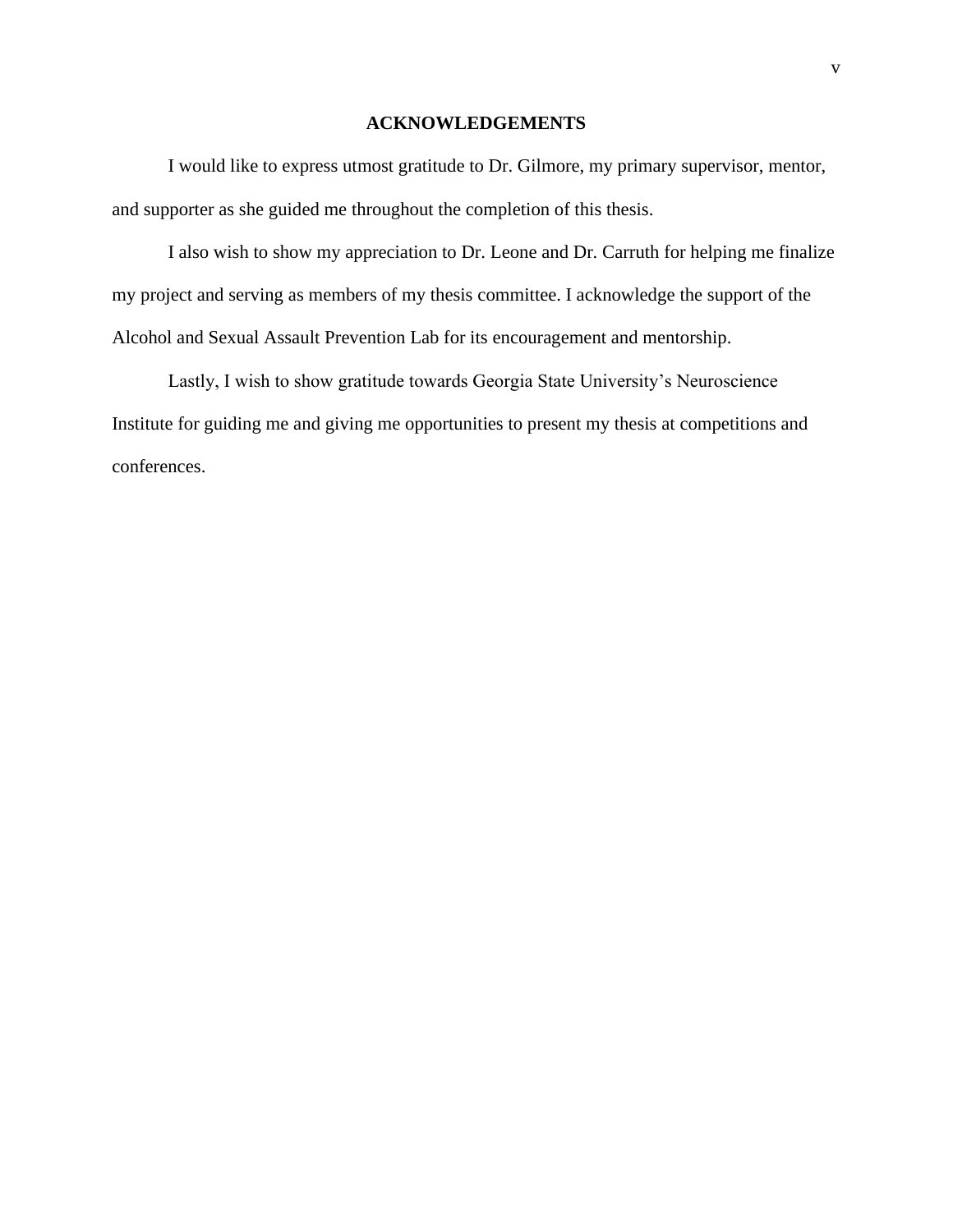# **TABLE OF CONTENTS**

| $\mathbf{1}$   |     |       |                                                                          |
|----------------|-----|-------|--------------------------------------------------------------------------|
|                | 1.1 |       |                                                                          |
|                | 1.2 |       |                                                                          |
|                | 1.3 |       |                                                                          |
|                | 1.4 |       |                                                                          |
|                | 1.5 |       |                                                                          |
|                | 1.6 |       | COVID-19 and its Impact on College Student Coping, Anxiety, and Stress 7 |
|                | 1.7 |       |                                                                          |
| $\overline{2}$ |     |       |                                                                          |
|                | 2.1 |       |                                                                          |
|                | 2.2 |       |                                                                          |
|                |     | 2.2.1 |                                                                          |
|                |     |       |                                                                          |
|                |     | 2.2.3 |                                                                          |
|                |     | 2.2.4 |                                                                          |
| 3              |     |       |                                                                          |
|                | 3.1 |       |                                                                          |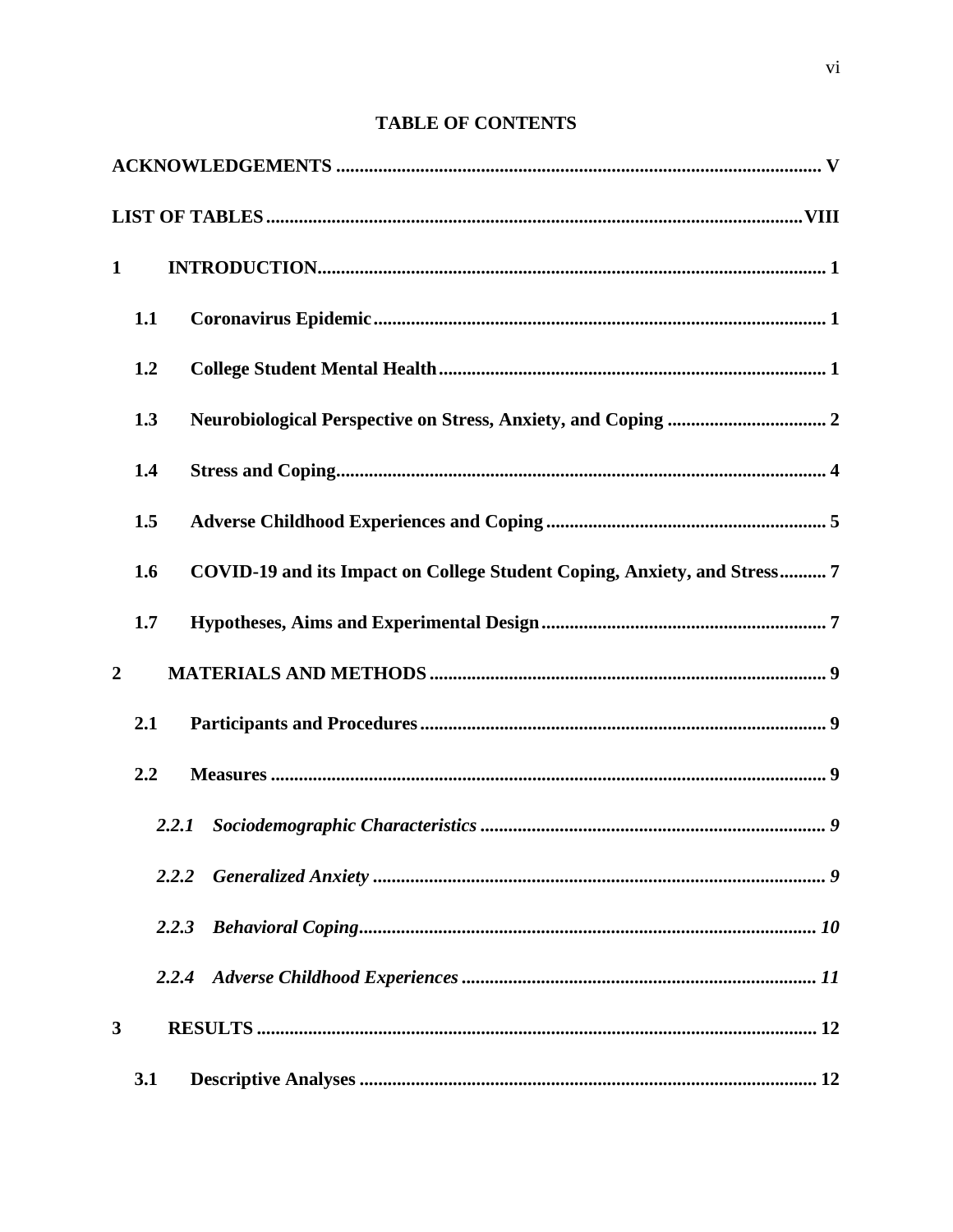|   | 3.2 |  |
|---|-----|--|
|   |     |  |
|   |     |  |
| 4 |     |  |
| 5 |     |  |
| 6 |     |  |
|   |     |  |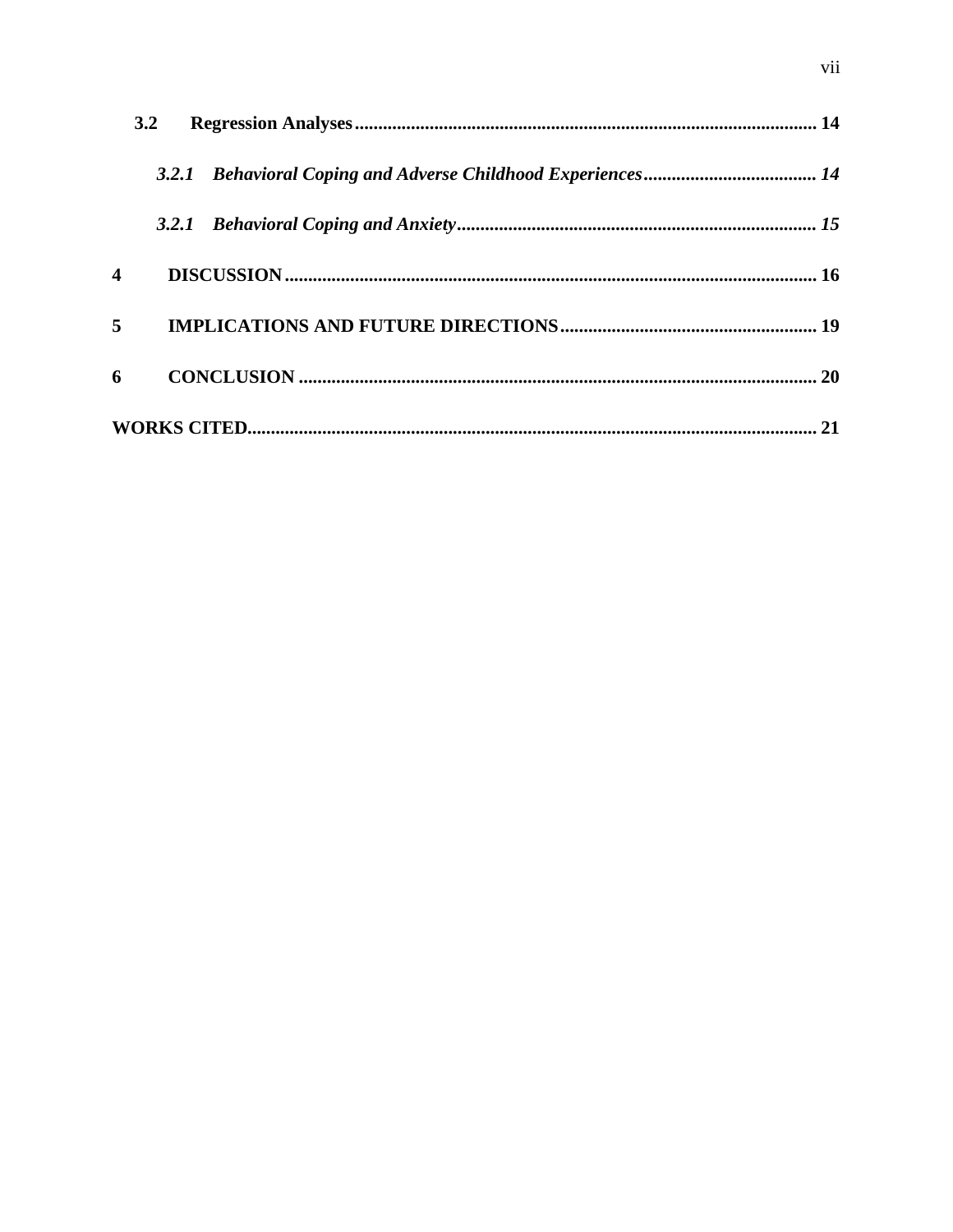# **LIST OF TABLES**

<span id="page-9-0"></span>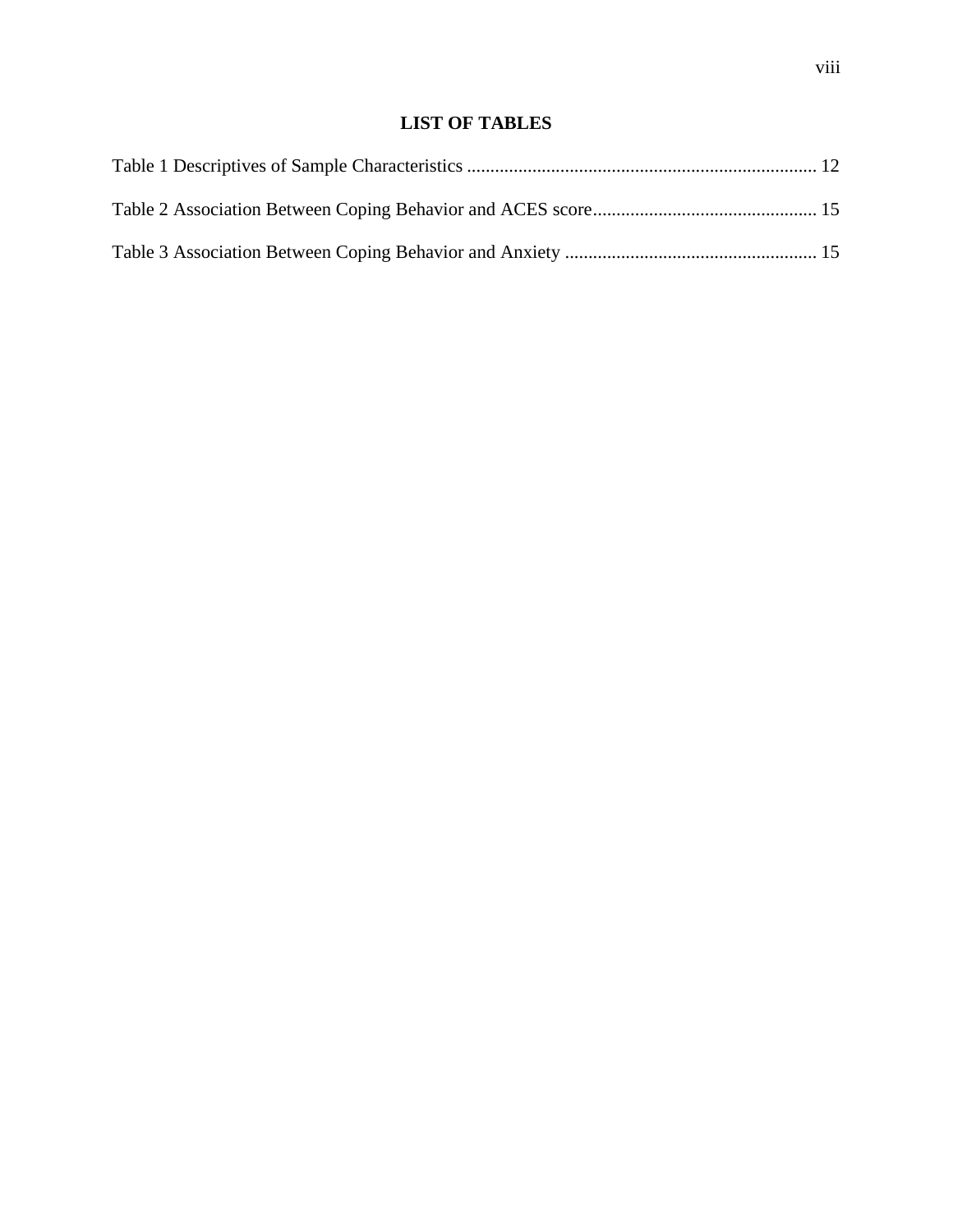#### **1 INTRODUCTION**

#### <span id="page-10-1"></span><span id="page-10-0"></span>**1.1 Coronavirus Epidemic**

The Coronavirus epidemic (COVID-19) has impacted the lifestyles of college students in the United States. College students are generally stressed by several persistent stressors, such as lack of leisure time, competition, or establishing new personal relationships (Ramon et al., 2020). In addition to such everyday stresses, COVID-19 has placed additional stressors college students are expected to cope with, such as transitioning to online schooling, managing time, struggling with the lack of motivation or schedule, and social isolation (Ramon et al., 2020). It is well known from previous studies that epidemics can increase or create new stressors due to quarantine (Son et al., 2020). These lifestyle changes include anxiety for oneself or a loved one's safety and the limits on movement and social gatherings (Son et al., 2020). The present study reports a preliminary understanding of how adverse childhood experiences impact college students' anxiety and behavioral coping strategies.

#### <span id="page-10-2"></span>**1.2 College Student Mental Health**

College students are increasingly becoming stressed, and more students report mental health problems (Hurst et al., 2012). These stressors can negatively impact a student's physical and emotional health in the short and long term. Therefore, it is essential to understand the stressors induced by COVID-19.

At least 12-50% of college students experience a mental disorder (Ramon et al., 2020). Studies with undergraduate student populations found a high prevalence of anxiety, stress, and depression (Ramon et al., 2020). Between 2009 and 2015, the rate of anxiety increased by almost 6% (Ramon et al., 2020). Three nationwide surveys conducted in the US amid COVID-19 concluded a gradual increase in the proportion of students feeling anxious and stressed (Lee et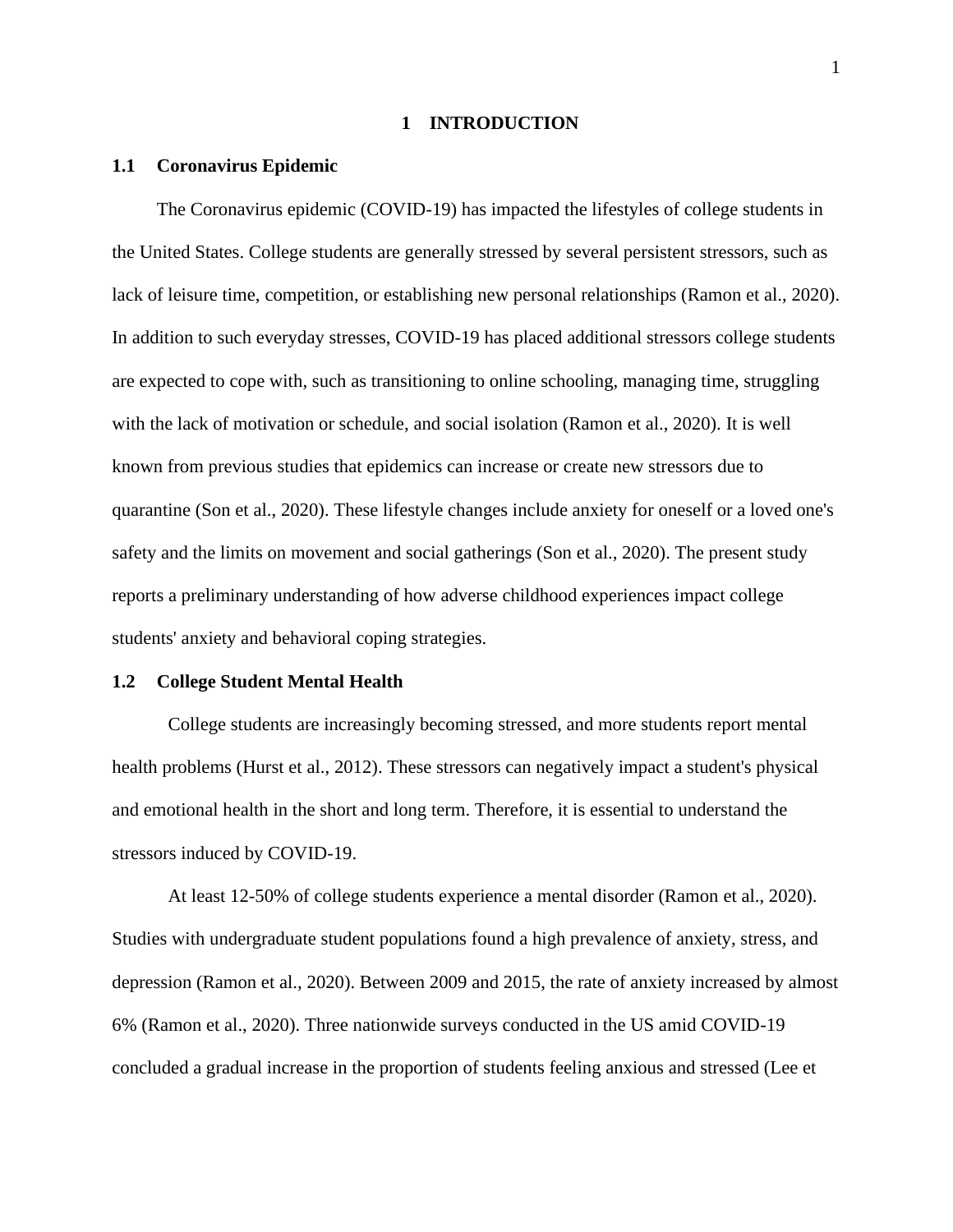al., 2021). Recent studies that observed the effects of COVID-19 on anxiety amongst college students found that a majority of students showed an increase in their anxiety and stress levels (Son et al., 2020, Cao et al., 2020). These studies indicate that COVID-19 has adversely affected college students' mental health and requires attention.

#### <span id="page-11-0"></span>**1.3 Neurobiological Perspective on Stress, Anxiety, and Coping**

Stress is the physical reaction to an aversive or threatening stimulus. Anything that disrupts the balance of homeostasis of the threatening event is considered a stressor, and the resulting action towards stressors to reestablish homeostasis is deemed the stress response (Agorastos et al., 2019). While small amounts of stress (eustress) can be beneficial or productive, a toxically high amount of stress has significant negative impacts on the developing brain and nervous system (Agorastos et al., 2019).

Chronic stress can have pathological implications, including impaired disease resistance, hypertension, and myopathy. Chronic stress has also been shown to impact memory by directly retracting and simplifying dendrites, impacting neurogenesis in the hippocampus. This effect is also seen in the medial prefrontal cortex, the part of the brain responsible for making decisions and retrieving long-term memories (Euston et al., 2012).

Chronic stress can also impact the suprachiasmatic nucleus of the hypothalamus. The circadian clock operates on an internal synchronization and impacts one's moods, quality of sleep, and the formation and consolidation of memories. A loss of the critical timing and synchronization of the circadian clock may cause disharmony in other biological systems, such as neuroendocrine or autoimmune functions (Agorastos et al., 2019). In addition, chronic stress is related to a decrease in sleep, whose downstream effects include altering appetite, weight,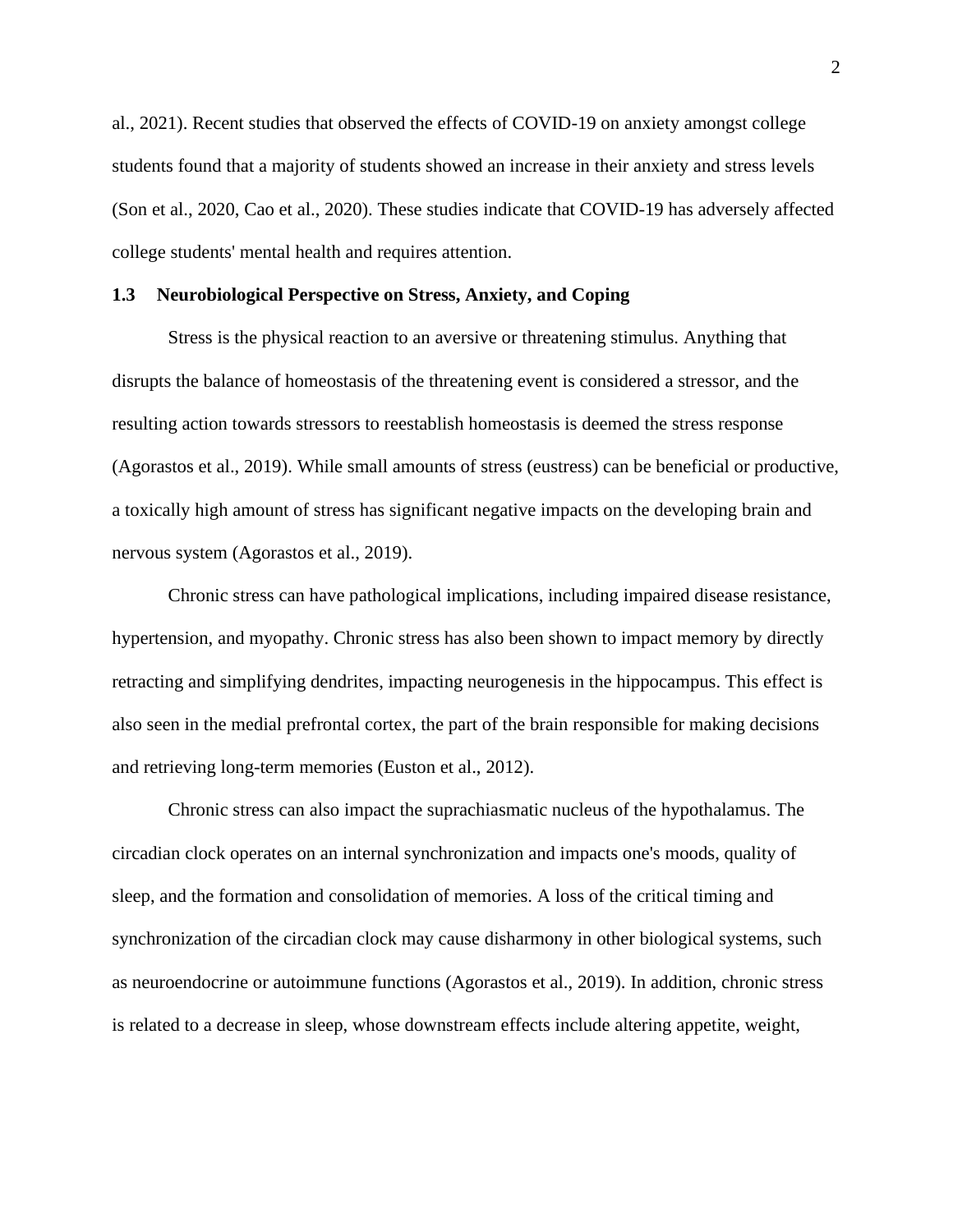cortisol and insulin levels, and cytokines. Decreases in these systems are associated with an anxious or depressive mood (Tahara et al., 2017).

Adverse childhood experiences may be associated with later abnormalities or deficits in the development and plasticity of the central nervous system (Berken et al., 2021). Increased brain plasticity, such as synaptogenesis, myelination, and neuronal pruning, occurs from birth through an individual's twenties (Berken et al., 2021). COVID-19 may further exacerbate the adverse conditions a child is undergoing and negatively impact the stability of their nervous system (Berken et al., 2021). Previous research also indicates that ACEs may result in the hypothalamic-pituitary-adrenal axis (HPA axis)

dysfunctions (Karcher et al., 2020). The functioning of the HPA axis is crucial for healthy brain development. Impairments in its functioning are associated with increased anxiety disorders, depression, or other psychiatric illnesses (Karcher et al., 2020). Since adversity in childhood is a good predictor of poor health outcomes in adulthood, HPA axis dysfunction may be a potential mechanism. However, little is known about childhood adversity's influence on the adult HPA axis over time as it becomes habituated to stress with decreased cortisol output in response to a continued stressor (Applemann et al., 2021). Childhood adversity has also been shown to alter the trajectories of brain development to affect brain circuits involved in detecting threats, regulating emotions, and anticipating rewards (Teicher et al., 2016). These regions, the limbic system and frontal lobe, have also been shown to be significantly reduced volume in children who have experienced ACEs (Berken et al., 2021).

Healthy brain development is dependent on a host of developmental and environmental processes that must happen at a specific time in specific concentrations (Perry and Polard 1998).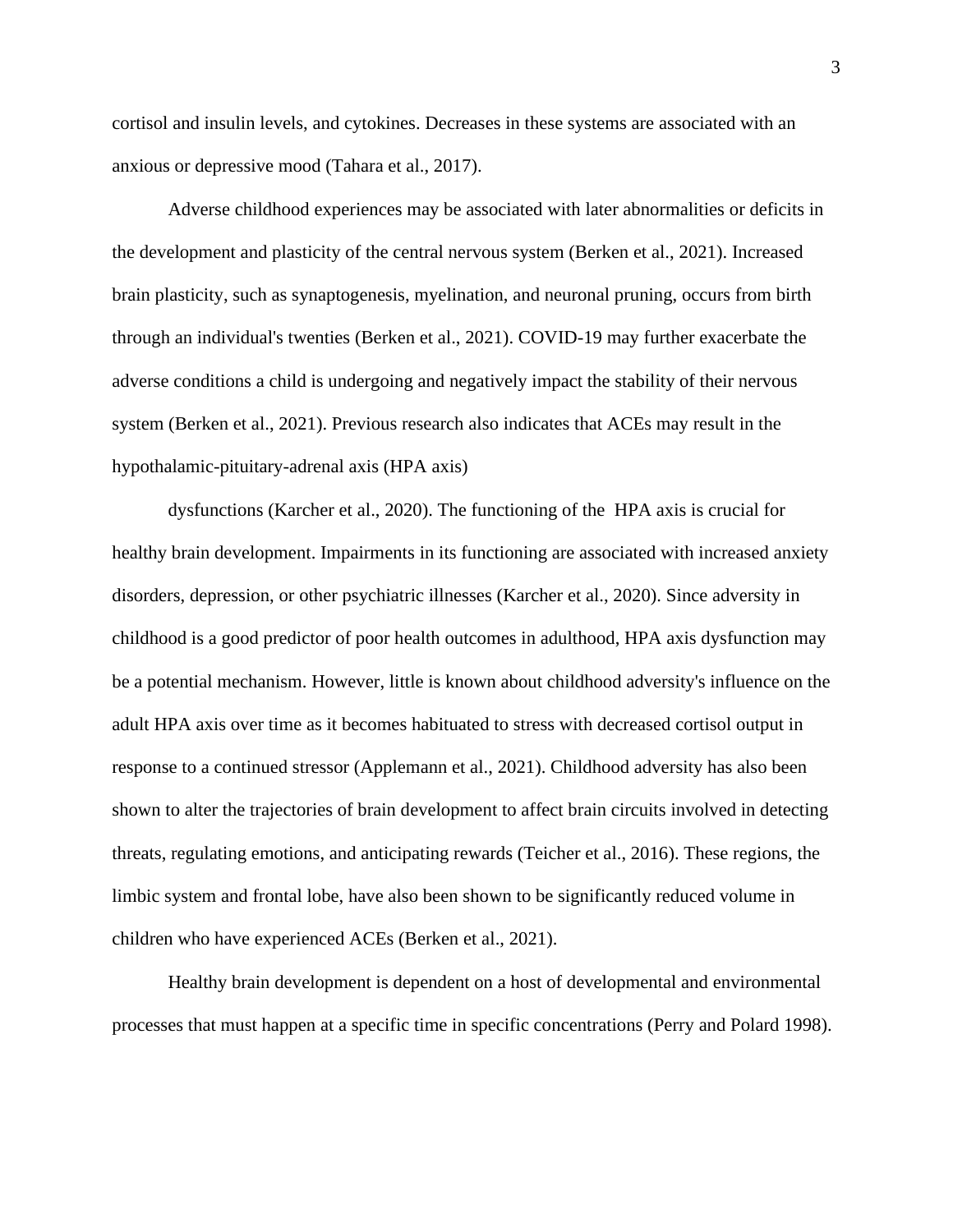However, chronic stress can negatively impact this developmental process, especially when it is extreme or repeated (Anda et al., 2006).

The ages of 0-5 and early childhood represent a vulnerable time for brain development as the HPA-axis, amygdala, and hippocampus develop nonlinearly. Longitudinal studies of stress during this developmental period found a decreased sensitivity to stress as age increases (Agorastos et al., 2019), supporting the stress-sensitization hypothesis that states early life stressors can lower the threshold for reactivity to later stress and increase the risk for onset of disorders when faced with an equal or greater stressful experience later on in life (Benjet et al., 2010).

#### <span id="page-13-0"></span>**1.4 Stress and Coping**

Coping is an action-oriented cognitive and behavioral effort aimed at managing a person's internal and external demands. These demands usually exceed the resources someone has and are considered stressful (Guszkowska et al., 2022). Coping strategies are integral for preventing future stresses and resilience and have a positive impact on mental and physical outcomes (Taylor et al., 2007). There are two predominant theories of how stress relates to the development of mental disorders: (1) the diathesis-stress model is a psychological theory that explains mental disorders develop from an interaction between predisposition factors (i.e., genes) and stressful life experiences; and (2) Stress sensitization model that explains how early life stressors can lower the threshold for reactivity to later stress and increases the risk for onset of disorders when faced with an equal or greater stressful experience later on in life (Benjet et al., 2010). Since this study does not have data on the participants' genetics, only the stress sensitization model will be used in this thesis to understand the impact of stressful experiences on college students.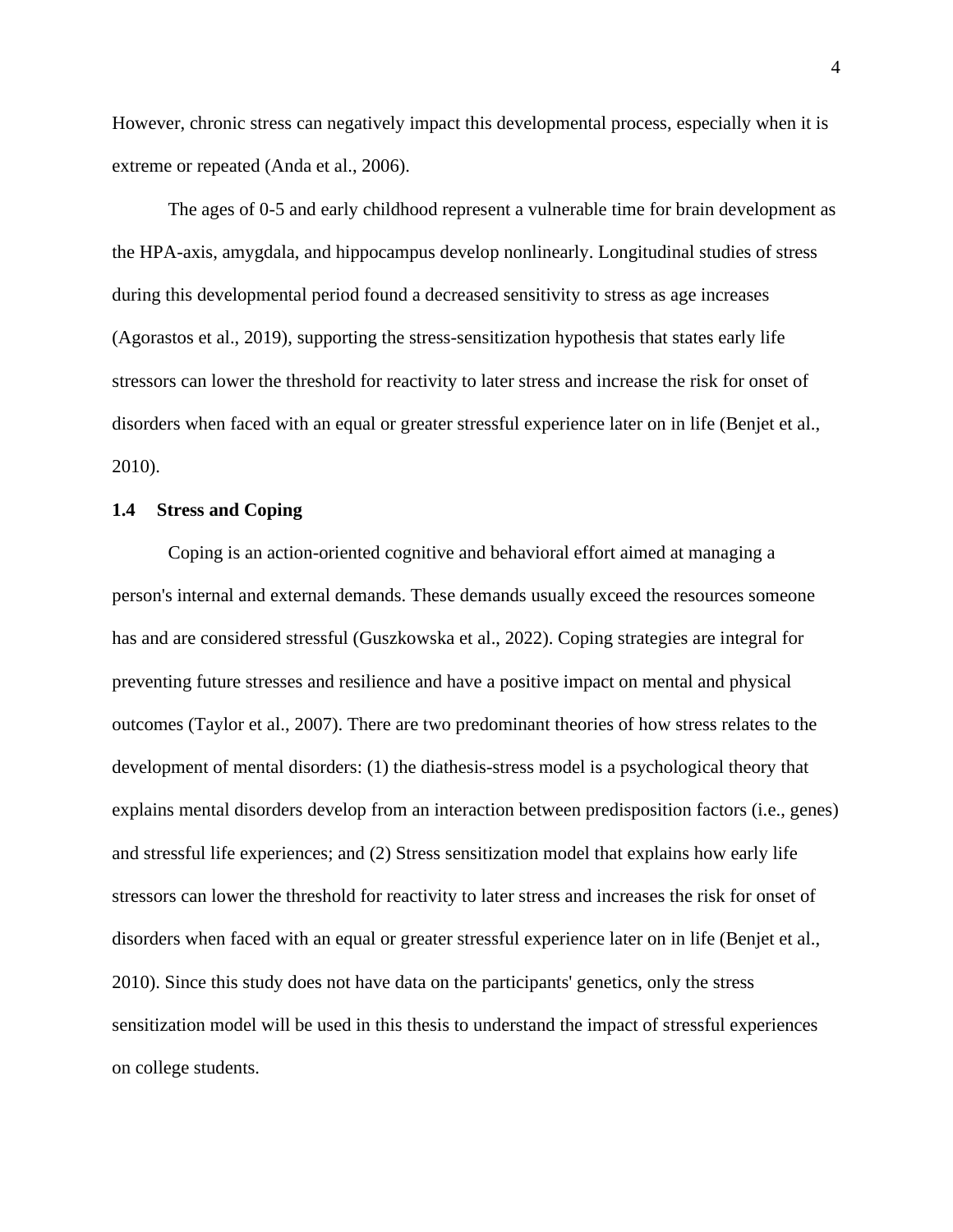To cope with increased anxiety and stress levels induced by COVID-19, college students sought help from others and used positive and negative self-management methods (Son et al., 2020). Negative self-management methods consisted of sleeping longer, distracting oneself, or drinking alcohol and smoking. Positive self-management methods involved exercise, meditation and breathing exercising, and seeking support from others. Previous research has shown that maladaptive coping behaviors are predictors of anxiety and depression, while adaptive coping methods can improve a student's mental health and wellness (Son et al., 2020). Previous studies have also concluded that college students struggle with coping with their stress (Son et al., 2020). Therefore, the strong, positive relationship between anxiety and coping behaviors can be assessed (Nurrunabi et al., 2020). The Brief COPE (Coping Measures to Problems Experienced) measure is a widely used scale to assess coping and is a shortened version of the COPE inventory (Carver, 1998). The Brief COPE is categorized into adaptive and maladaptive coping responses based on whether they are predictors of positive or negative mental health outcomes. Previous research has found that higher levels of maladaptive coping strategies are associated with higher perceived stress and anxiety (Moeller et al., 2020). It is unclear what coping strategies were used during COVID-19 and how adaptive or maladaptive they were. These findings could shed light on how college students cope during unprecedented and uncontrollable stressful situations.

#### <span id="page-14-0"></span>**1.5 Adverse Childhood Experiences and Coping**

Adverse childhood experiences (ACEs) are experiences that occur in childhood (0-17) and can have long-lasting negative outcomes on mental, physical, and emotional health (CDC, 2022). These adversities can consist of abuse, neglect, or household dysfunction, such as growing up in a household with a parent who abuses alcohol. Childhood adversities are common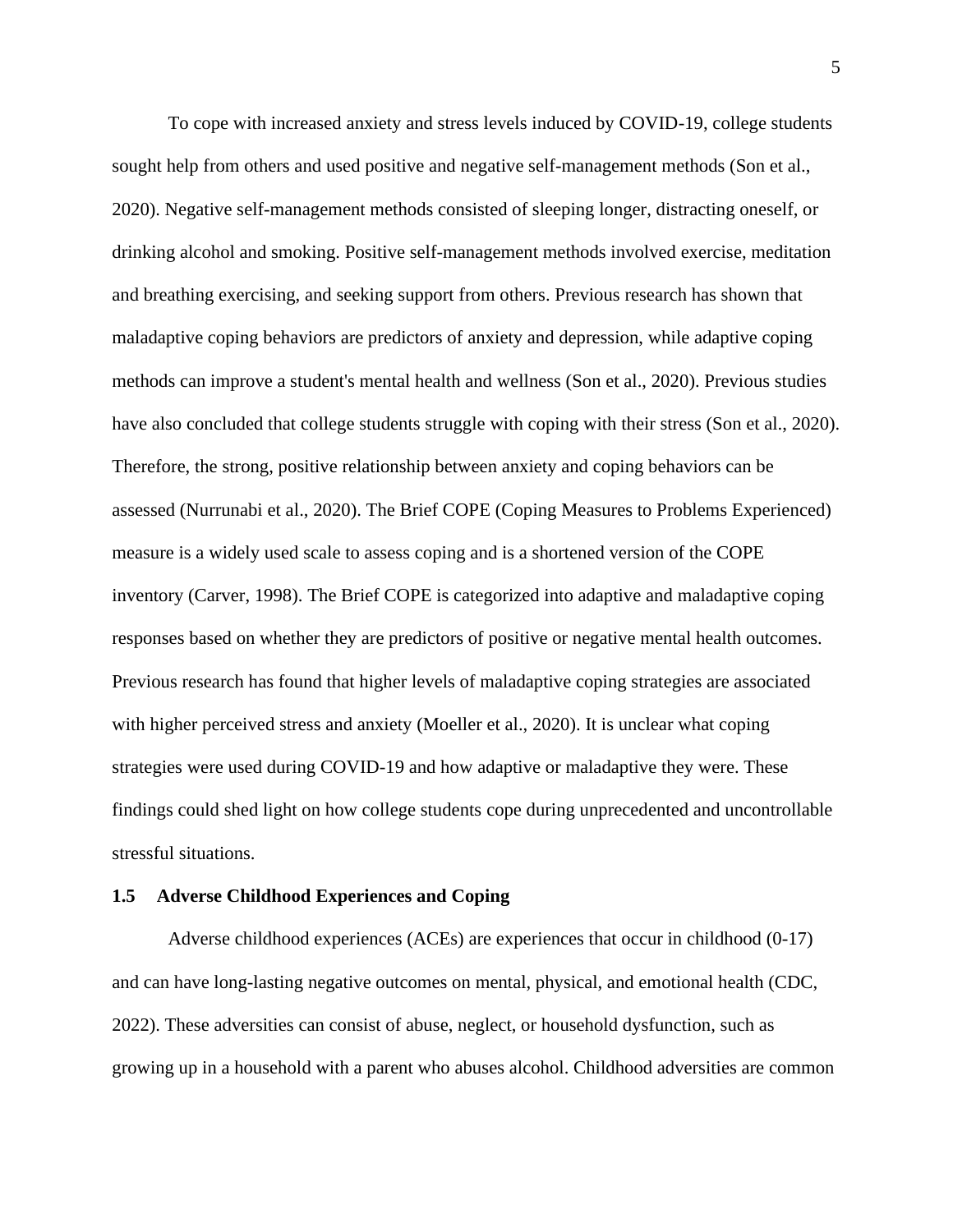and account for almost 30% of all disorders across countries. In addition, about 61% of adults across 25 states said they had at least one type of adverse childhood experience. ACEs are correlated with maladaptive behaviors and poor health. College students with ACEs are prone to poor health (Krinner et al., 2020). Moreover, in surveys of self-rated physical health (SRPH) among college students, poor-SRPH was negatively associated with overall academic achievement and numerical grades (Krinner et al., 2020). These outcomes may impact a student's ability to succeed in college.

ACEs can serve as an important measure and predictor of developing mental disorders. When assessing the associations between childhood adversity and psychopathology, research shows strong associations in later teen years and early twenties, which is the age group of most college students (Clark et al., 2010). Moreover, those with more than one childhood adversity had a higher chance of developing a mental disorder (Kessler et al., 2010). In addition, the more stressed students have, the worse their mental health becomes as the semester continues (Canan, 2017). Mental disorders related to ACEs exist in adolescence, early adulthood, and mid-life. Some ACEs can predict the onset of certain psychopathologies in early adolescence (Clark et al., 2010). For example, family dysfunction in early childhood is a strong predictor of mood, anxiety, substance use, and externalizing mental disorders (Benjet et al., 2010). Understanding ACEs can help understand the mental disorders impacting college students.

Previous research shows that children exposed to adverse childhood experiences have increased stress, anxiety, and depression and are associated with higher morbidity and mortality in adulthood (Ortiz  $\&$  Sibinga, 2017). All categories of the ACEs are correlated with multiple health risk factors in adulthood (Felitti et al., 1998), including age-related disorders, increased allostatic load, and hyperactive hypothalamic-pituitary-axis function (Oritz & Sibinga, 2017).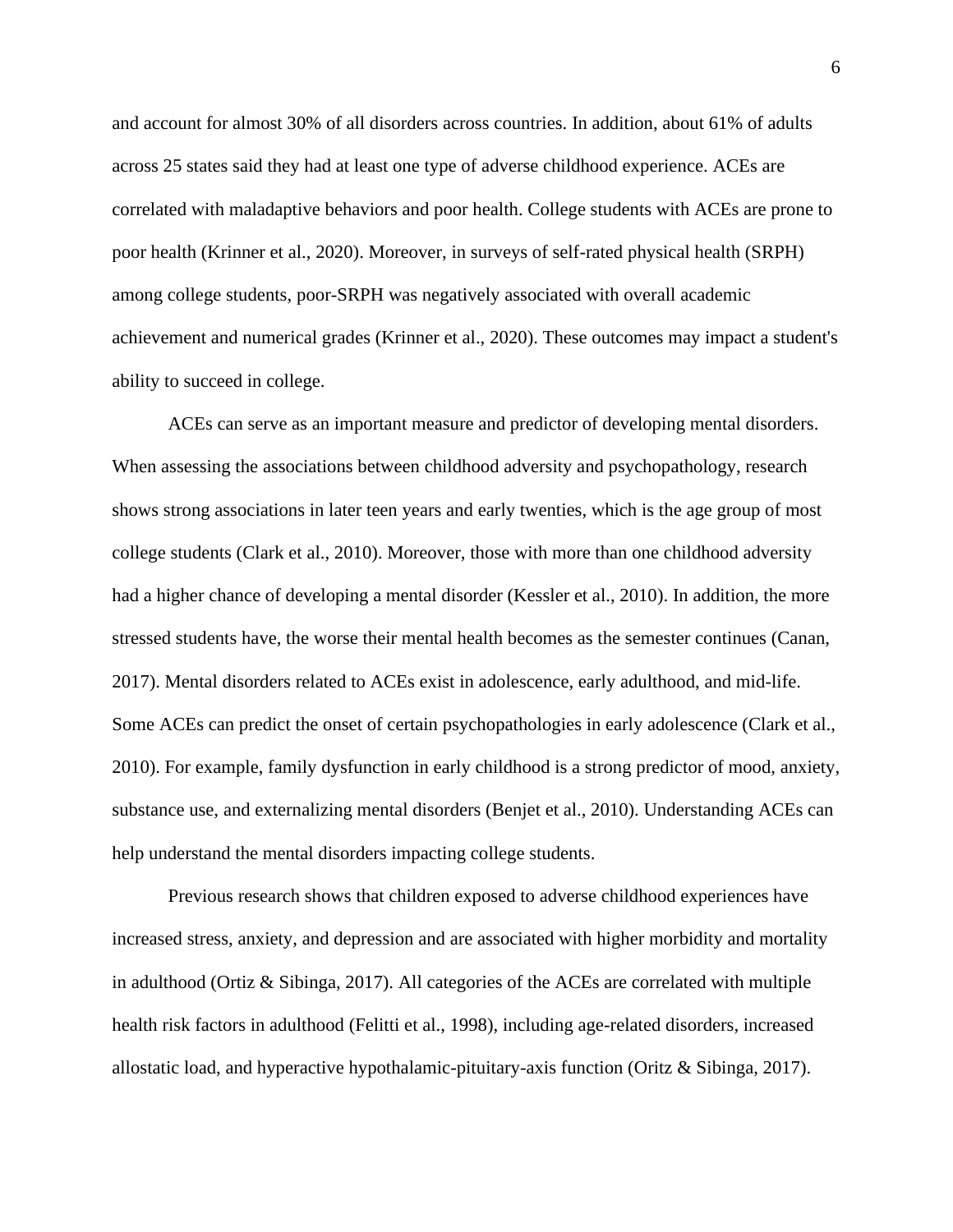Continuing research supports that adverse childhood experiences and coping ability impact one another, such that more adverse childhood experiences is associated with a decrease in coping ability (Jenzer et al., 2019). It is unknown how adverse childhood experiences impacts coping behaviors during COVID-19.

## <span id="page-16-0"></span>**1.6 COVID-19 and its Impact on College Student Coping, Anxiety, and Stress**

It is imperative that research focuses on the impacts COVID-19 has had on their mental health and wellness. Little research focuses on the association between various coping mechanisms and common stressors, especially during pandemics. In addition, since COVID-19 negatively impacts higher education, interventions for students to cope with current stressors (Freyhofer et al., 2021). The increased levels of anxiety and stress during COVID-19 can have long-lasting impacts on the mental health of college students and can impact their academic success (Freyhofer et al., 2021; Zimmerman et al., 2021). An important next step in the research is understanding the association between coping and GAD among college students. However, it is unknown how adverse childhood experiences can predict the coping behavior college students are more or less likely to use. Although this study does not measure any neurobiological markers, it is critical to understand the implications of anxiety, stress, and traumatic experiences on the developing brain and how that might predict one's ability to use healthy coping strategies.

## <span id="page-16-1"></span>**1.7 Hypotheses, Aims and Experimental Design**

This thesis aimed to examine the association between behavioral coping strategies and adverse childhood experiences among college students during the COVID-19 pandemic. A secondary aim was to understand the association between coping behavioral strategies and anxiety among college students during the COVID-19 pandemic.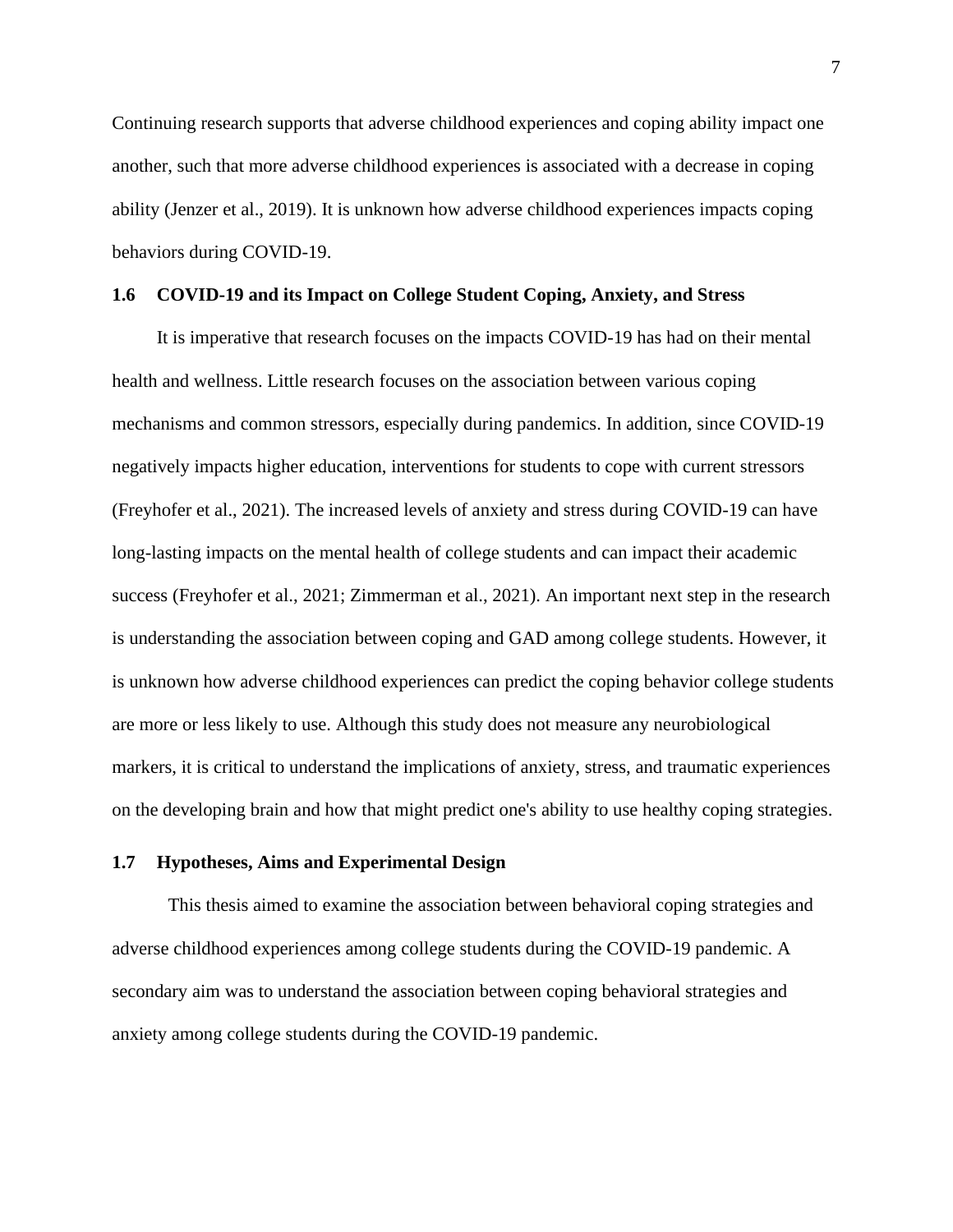Hypothesis 1: More maladaptive behavioral coping strategies and less adaptive ones will be associated with more adverse childhood among college students.

Hypothesis 2: Less adaptive behavioral strategies and more maladaptive behavioral coping strategies will be associated with more anxiety among college students.

Design: Cross-sectional surveys in Qualtrics using Generalized Anxiety Disorder (GAD), Brief Behavioral Coping (COPE), and Adverse Childhood Trauma Experiences (ACES) measures among college students (N=329) during COVID-19. Regression analyses were used to answer hypotheses. We will control related demographic variables.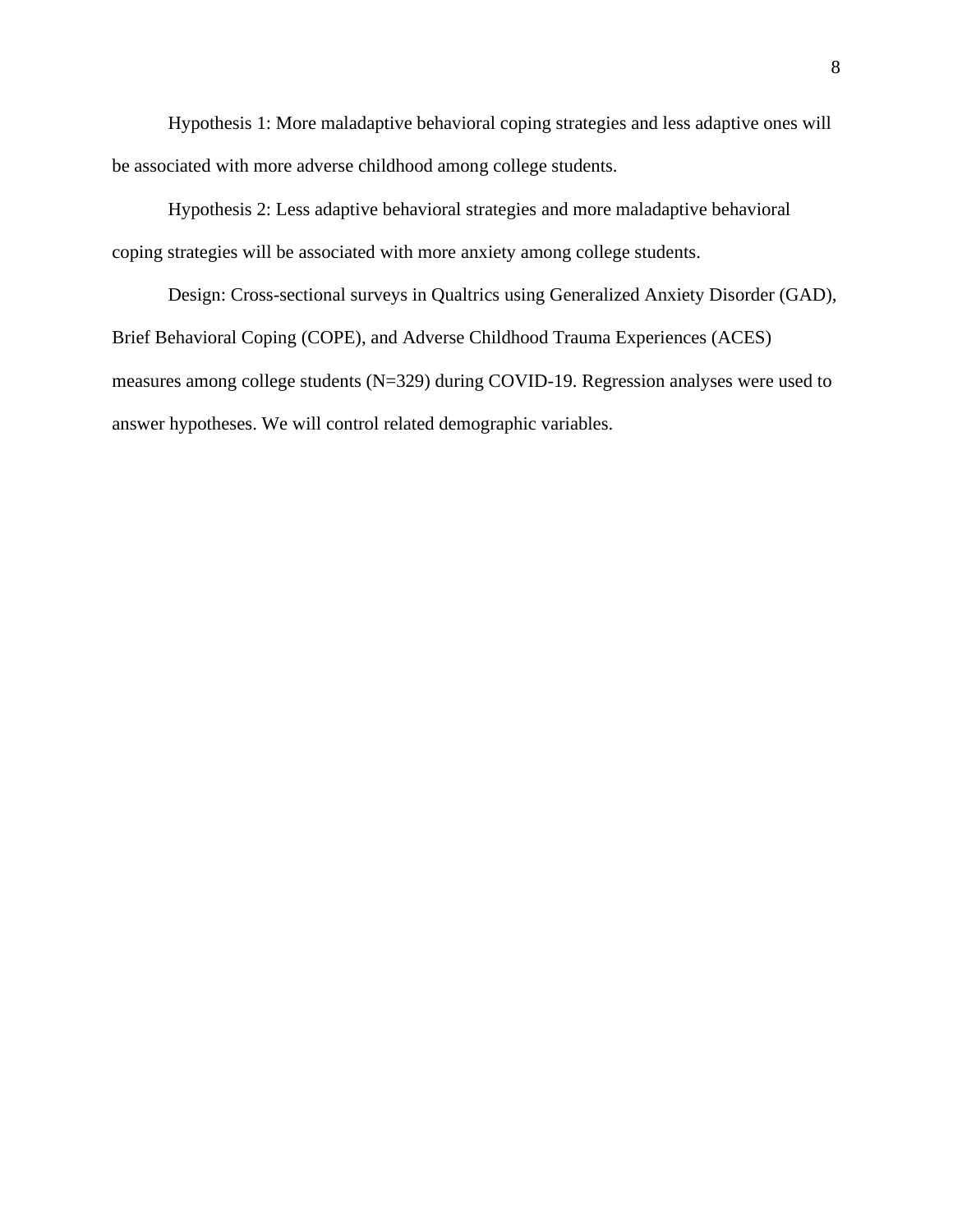### **2 MATERIALS AND METHODS**

#### <span id="page-18-1"></span><span id="page-18-0"></span>**2.1 Participants and Procedures**

A total of 329 undergraduate college students ( $M_{\text{age}}$ =19.74,  $SD_{\text{age}}$ =1.96) recruited from a university through a psychology subject pool in a large metropolitan city in the Southeastern United States between July 2020 and March 2021 during the COVID-19 pandemic. Participants received course credit for completing the study. Participants mostly identified a woman (*n*=197, 60.2%) and heterosexual (*n*=229, 69.8%). Over one-third identified as Black (*n*=107, 33.6%), followed by White (*n*=91, 28.6%), Asian (*n*=91, 28.6%), or multiracial/another racial identity (*n*=28, 8.8%). Of all the participants, 49.8% (*n*=164) were freshman, 29.2% (*n*=96) were sophomores, 13.1% (*n*=43) were juniors and 7.3% (*n*=24) seniors. In addition, 56.8% (*n*=187) of students lived with their parents during COVID-19, while 26.1% lived off-campus (*n*=86) and 15.5% (*n*=51) lived in dorms or residence halls. Furthermore, the vast majority of individuals (53.2%) were single and not dating while 22.2% (*n*=73) were single and dating 21.3% (*n*=70) were in a serious monogamous relationship.

#### <span id="page-18-3"></span><span id="page-18-2"></span>**2.2 Measures**

#### *2.2.1 Sociodemographic Characteristics*

Demographic characteristics included age, gender identity (woman vs. man; other gender identity options were available but not selected), racial identity (Non-Hispanic/Latino White vs. Black, Asian, Multiracial/Other), sexual orientation (sexual minority vs. heterosexual), and living situation during the pandemic (living with parents vs. not living with parents).

#### *2.2.2 Generalized Anxiety*

<span id="page-18-4"></span>Generalized anxiety was assessed using the Generalized Anxiety Disorder 7-item (GAD-7; Spitzer et al., 2006) scale. This questionnaire assesses how often individuals are bothered by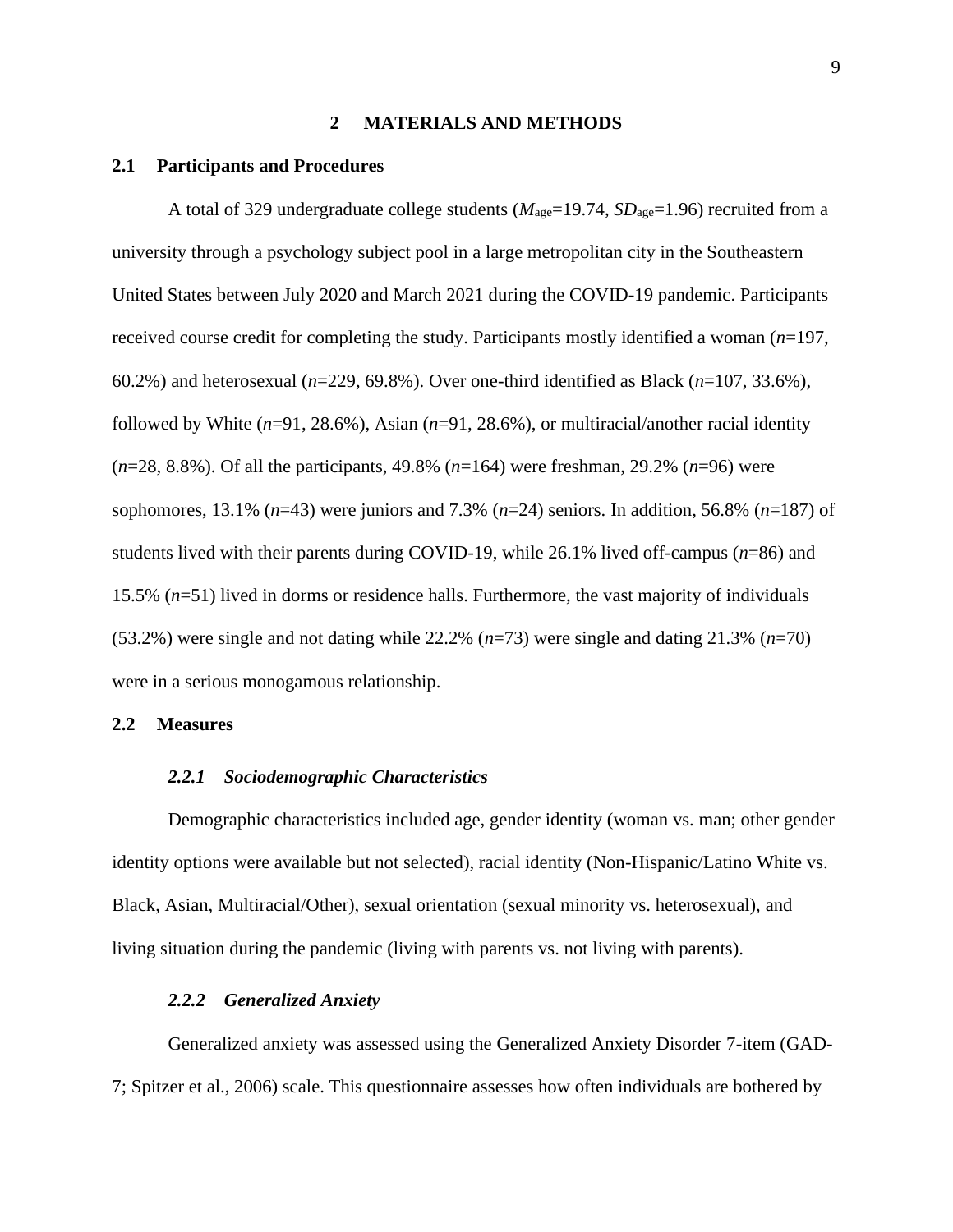seven symptoms of generalized anxiety ranging from not at all (0) to nearly every day (3). Answers from all items are summed for a total score, with higher scores indicating more generalized anxiety. Cut off scores are 5 for mild, 10 for moderate, and 15 for severe anxiety (Spitzer et al., 2006).

### *2.2.3 Behavioral Coping*

<span id="page-19-0"></span>The Brief-COPE is an abbreviated version of the Coping Orientation to Problems Experienced (COPE; Carver et al., 1989) and assesses the ways one deals with the stress, isolation and uncertainty induced by COVID-19. It is validated on a community sample that had been impacted by a hurricane (Carver, 1997). Participants rate 28 items on a scale from I haven't been doing this at all (1) to I've been doing this a lot (4). The items are grouped into specific scales. These scales consist of two items each and are categorized as self-distraction (e.g., I've been turning to work or other activities to take my mind off things), active coping (e.g., I've been concentrating my efforts on doing something about the situation I'm in) denial (e.g., I've been saying to myself, "this isn't real"), substance abuse (e.g., I've been using alcohol or other drugs to make myself feel better), use of emotional support (e.g., I've been getting emotional support from others), use of instrumental support (e.g., I've been getting help and advice from other people, behavioral disengagement (I've been giving up trying to deal with it), venting (e.g., I've been saying things to let my unpleasant feelings escape), positive reframing (e.g., I've been trying to see it in a different light, to make it seem more positive), planning (e.g., I've been trying to come up with a strategy about what to do), humor (e.g., I've been making jokes about it), acceptance (e.g., I've been accepting the reality of the fact that it has happened), religion (e.g., I've been trying to find comfort in my religion or spiritual beliefs), and self-blame (e.g., I've been blaming myself for things that happened) and then summed. The items were then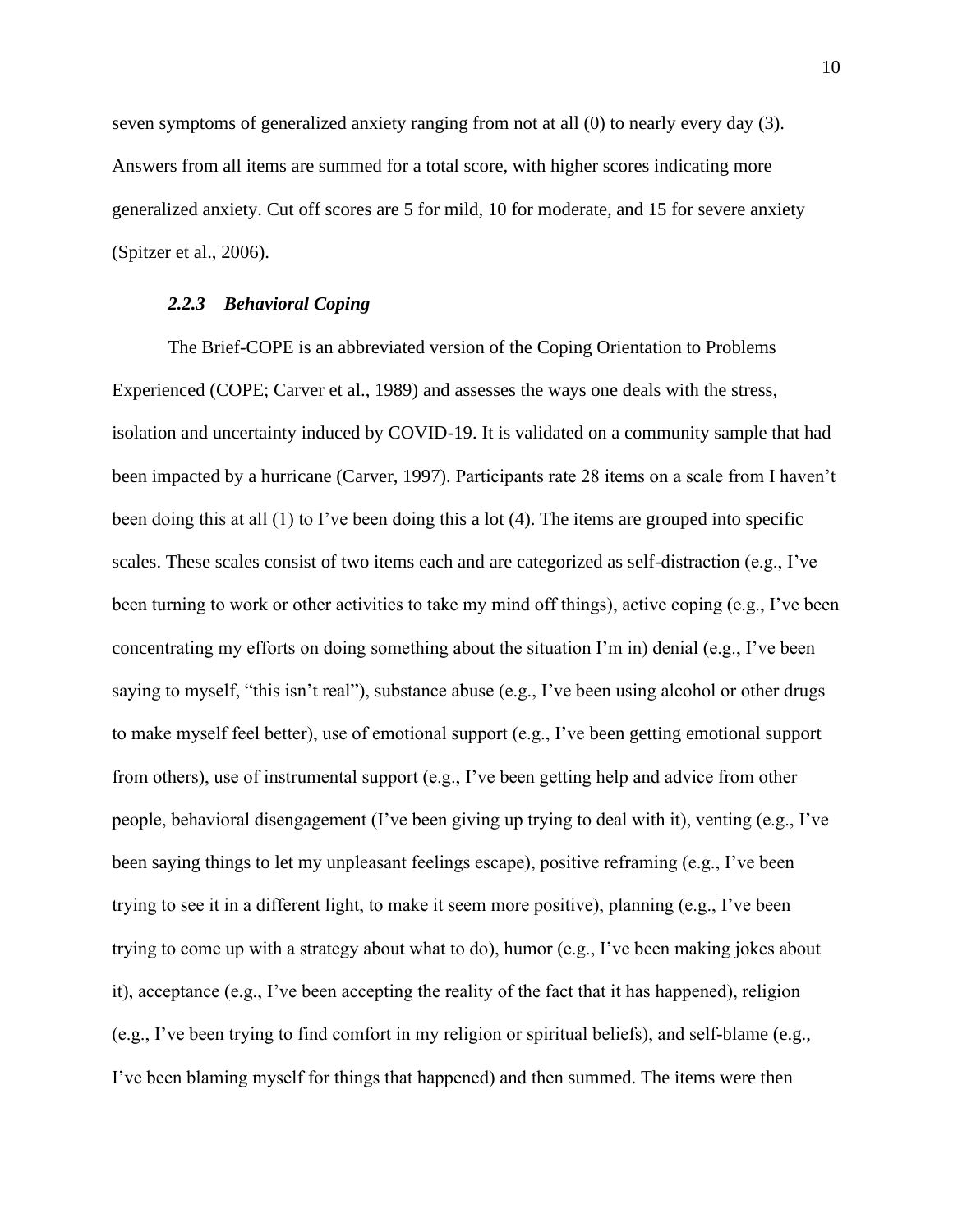categorized as adaptive (i.e., active coping, use of emotional and instrumental support, venting, positive reframing, planning, humor, acceptance, religion) and maladaptive (i.e., self-distraction, denial, substance use, behavioral disengagement, self-blame) composites (Carver, 1997).

# *2.2.4 Adverse Childhood Experiences*

<span id="page-20-0"></span>Ten items assess common adverse childhood experiences (Felitti et al., 1998). Five items assess personal abuse (e.g., *Did you often or very often feel that you didn't have enough to eat, had to wear dirty clothes, and had no one to protect you?*) while five assess adverse experiences caused by other family members (e.g., *Was a household member depressed or mentally ill*?). A "Yes" for each category of adverse childhood experience gives one point, with higher scores indicating severe childhood adverse experiences (Felitti et al., 1998). The ACEs instrument is validated among adult samples (Ford et al., 2014; Murphy et al., 2014).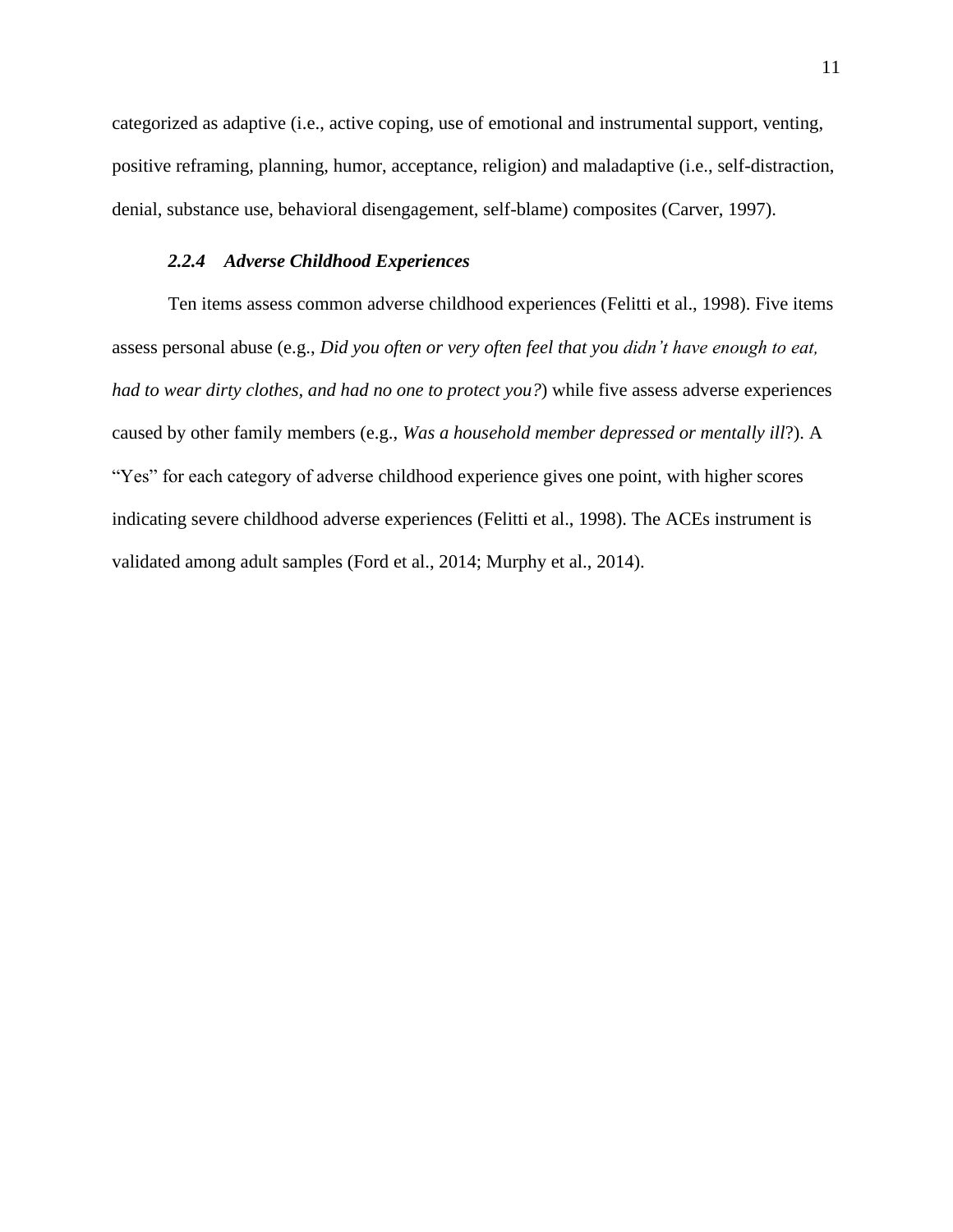#### **3 RESULTS**

#### <span id="page-21-1"></span><span id="page-21-0"></span>**3.1 Descriptive Analyses**

Among all students, those with adverse childhood experiences (*M*=1.18; *SD*=1.62 commonly reported having parents that were separated or divorced (27.7%; *n*=91). Other common experiences included parents or other adults in their household often acting in ways that made them afraid they might get hurt (16.4%; *n*=54) and feeling that no one in their family loved them (17%;  $n=56$ ). Adapting coping ( $M=2.43$ ;  $SD=.730$ ), involved students accepting the reality of COVID-19 (37.1%, *n*=122), turning to other activities to take their mind off of things (31.7%;  $n=88$ ), and learning to live with it (33.7%;  $n=111$ ). The most common types of negative coping (*M*=1.63; *SD*=.675) were blaming themselves for what happened (6.1%; *n*=20), criticizing themselves (10.3%; n=34), giving up trying to deal with it (5.8%; *n*=19) and using alcohol or drugs to help them feel better (3.6%; *n*=12). Many students reported feeling anxious (*M*=6.71; *SD*=6.52), nervous or on edge several days after March 11, 2020, when the World Health Organization announced COVID-19 as a pandemic (33.1%; *n*=109). A great number of students also reported worrying too much about different things over half of the days (15.5%; *n*=51) and had trouble relaxing nearly every day (12.8%; *n*=42).

<span id="page-21-2"></span>

| Table 1 Descriptives of Sample Characteristics         |                |              |       |           |  |  |  |
|--------------------------------------------------------|----------------|--------------|-------|-----------|--|--|--|
| <b>Table 1. Descriptives of Sample Characteristics</b> |                |              |       |           |  |  |  |
|                                                        | N              | ℅            | Mean  | <b>SD</b> |  |  |  |
| Age                                                    |                |              | 19.74 | 1.959     |  |  |  |
| <b>Gender Identity</b>                                 |                |              |       |           |  |  |  |
| Female                                                 | 197            | 59.9         |       |           |  |  |  |
| Male                                                   | 123            | 37.4         |       |           |  |  |  |
| Transmale/Transman/FTM                                 | 1              | $\cdot$ 3    |       |           |  |  |  |
| Transfemale/Transwoman/MTF                             | O              | <sup>0</sup> |       |           |  |  |  |
| Genderqueer/Gender-non-<br>conforming                  | 4              | 1.2          |       |           |  |  |  |
| Other                                                  | $\mathfrak{p}$ | .6           |       |           |  |  |  |
| <b>Sexual Identity</b>                                 |                |              |       |           |  |  |  |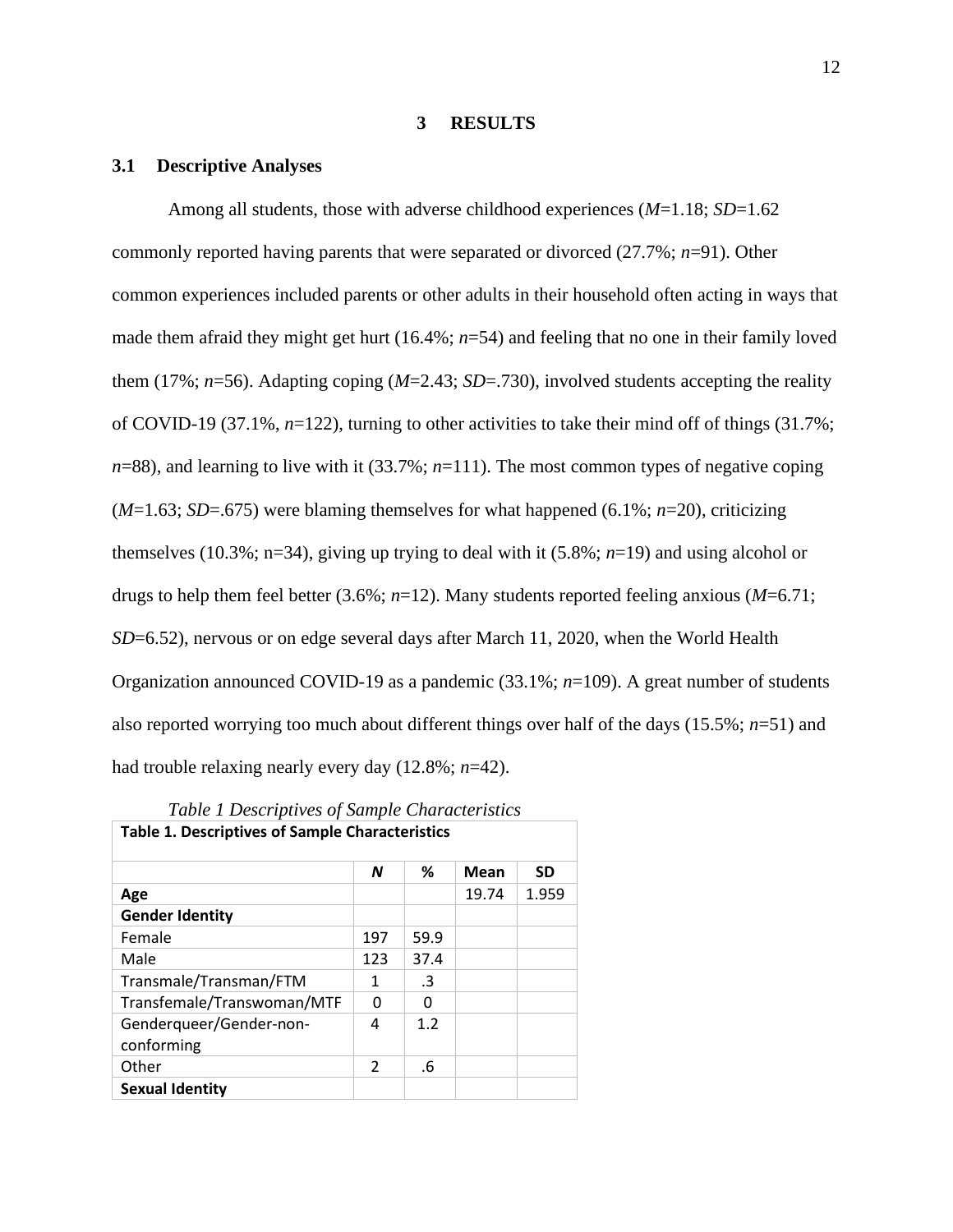| Lesbian                          | 8   | 2.4       |  |
|----------------------------------|-----|-----------|--|
| Gay                              | 8   | 2.4       |  |
| <b>Bisexual</b>                  | 61  | 18.5      |  |
| Queer                            | 2   | .6        |  |
| Straight/Heterosexual            | 229 | 69.6      |  |
| Questioning                      | 7   | 2.1       |  |
| Other                            | 13  | 4.0       |  |
| <b>Racial Identity</b>           |     |           |  |
| <b>Black/African American</b>    | 107 | 32.5      |  |
| White                            | 91  | 27.7      |  |
| Native American                  | 0   | 0         |  |
| Asian                            | 91  | 27.7      |  |
| Pacific Islander                 | 1   | .3        |  |
| Multiracial                      | 21  | 6.4       |  |
| Other                            | 7   | 2.1       |  |
| <b>Ethnicity</b>                 |     |           |  |
| Hispanic/Latinx                  | 47  | 14.3      |  |
|                                  | 273 | 83        |  |
|                                  |     |           |  |
|                                  | 164 | 49.8      |  |
| Sophomore                        | 96  | 29.2      |  |
| Junior                           | 43  | 13.1      |  |
| Senior                           | 24  | 7.3       |  |
| <b>Years in College</b>          |     |           |  |
| Less than 1                      | 153 | 48.5      |  |
| 1                                | 42  | 12.8      |  |
| $\overline{2}$                   | 74  | 22.5      |  |
| 3                                | 31  | 9.4       |  |
| 4                                | 18  | 5.5       |  |
| 5 or more                        | 10  | 3.0       |  |
| <b>Living Situation</b>          |     |           |  |
| <b>Fraternity/Sorority House</b> | 1   | $\cdot$ 3 |  |
| Off-Campus                       | 86  | 26.1      |  |
| Housing/Apartment/House          |     |           |  |
| Residence Hall/Dorm Rooms        |     |           |  |
|                                  | 51  | 15.5      |  |
| <b>With Parents</b>              | 187 | 56.8      |  |
| <b>Relationship Status</b>       |     |           |  |
| Single, not dating               | 175 | 53.2      |  |
| Single, dating                   | 73  | 22.2      |  |
| In a serious monogamous          | 70  | 21.3      |  |
| relationship                     |     |           |  |
| Engaged                          | 2   | .6        |  |
| Married                          | 3   | .9        |  |
| <b>First-Generation</b>          |     |           |  |
| Yes                              | 109 | 33.1      |  |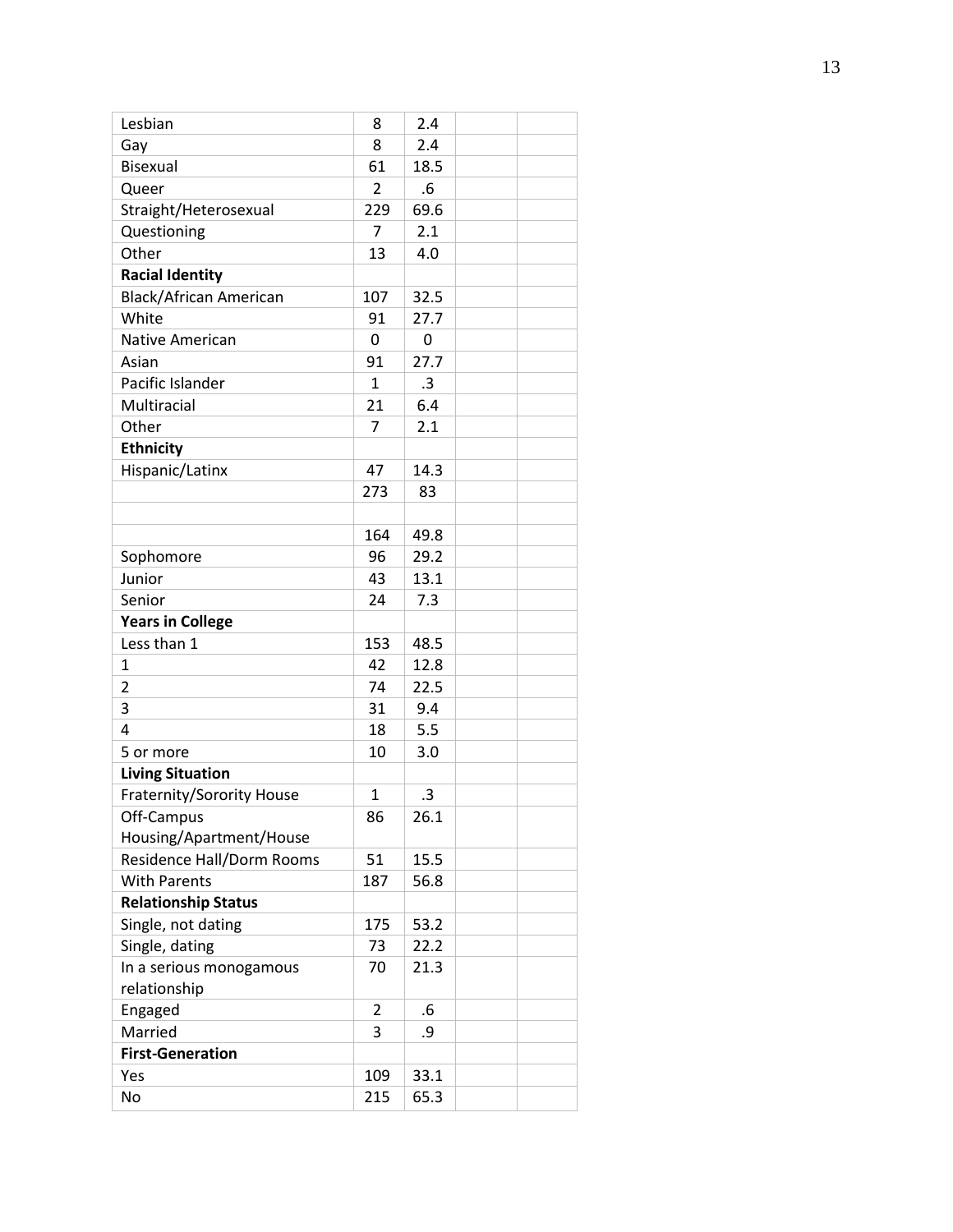| <b>First-Generation US Citizen</b>                  |     |      |      |      |
|-----------------------------------------------------|-----|------|------|------|
| Yes                                                 | 121 | 36.8 |      |      |
| No.                                                 | 202 | 61.4 |      |      |
| <b>Sorority or Fraternity</b><br><b>Affiliation</b> |     |      |      |      |
| Yes                                                 | 38  | 11.6 |      |      |
| No.                                                 | 264 | 80.2 |      |      |
| <b>English as Native Language</b>                   |     |      |      |      |
| Yes                                                 | 257 | 78.1 |      |      |
| No                                                  | 69  | 21.0 |      |      |
| <b>International Student</b>                        |     |      |      |      |
| Yes                                                 | 14  | 4.3  |      |      |
| <b>No</b>                                           | 311 | 94.5 |      |      |
|                                                     |     |      |      |      |
| <b>Outcome Variables</b>                            |     |      |      |      |
| <b>Positive COPE</b>                                |     |      | 2.43 | .730 |
| <b>Negative COPE</b>                                |     |      | 1.62 | .675 |
| <b>ACES</b>                                         |     |      | 1.18 | 1.62 |
| GAD                                                 |     |      | 6.70 | 6.52 |

## <span id="page-23-0"></span>**3.2 Regression Analyses**

To examine the association between coping and ACEs, a regression model was run in SPSS 28. This model was run with the COPE measure as the independent variable, ACEs score as the dependent variable, and age was controlled for in the model (see **Table 2**). Similarly, to examine the association between coping and anxiety, a regression analysis was run in SPSS 28. This model was run with the COPE measure as independent variable, the GAD measure as the dependent variable, and age was controlled for in the model (**see Table 3**).

## *3.2.1 Behavioral Coping and Adverse Childhood Experiences*

<span id="page-23-1"></span>In regards to the first hypothesis assessing the association between behavioral coping and adverse childhood experiences, adaptive coping behaviors was not associated with ACEs,  $p =$ .755;  $β = .022$ . On the other hand, maladaptive coping behaviors were positively associated with ACEs,  $p = .043$ ;  $\beta = .142$ . Findings demonstrated that students with more adverse childhood experiences were more likely to engage in negative coping behaviors (see Table 2).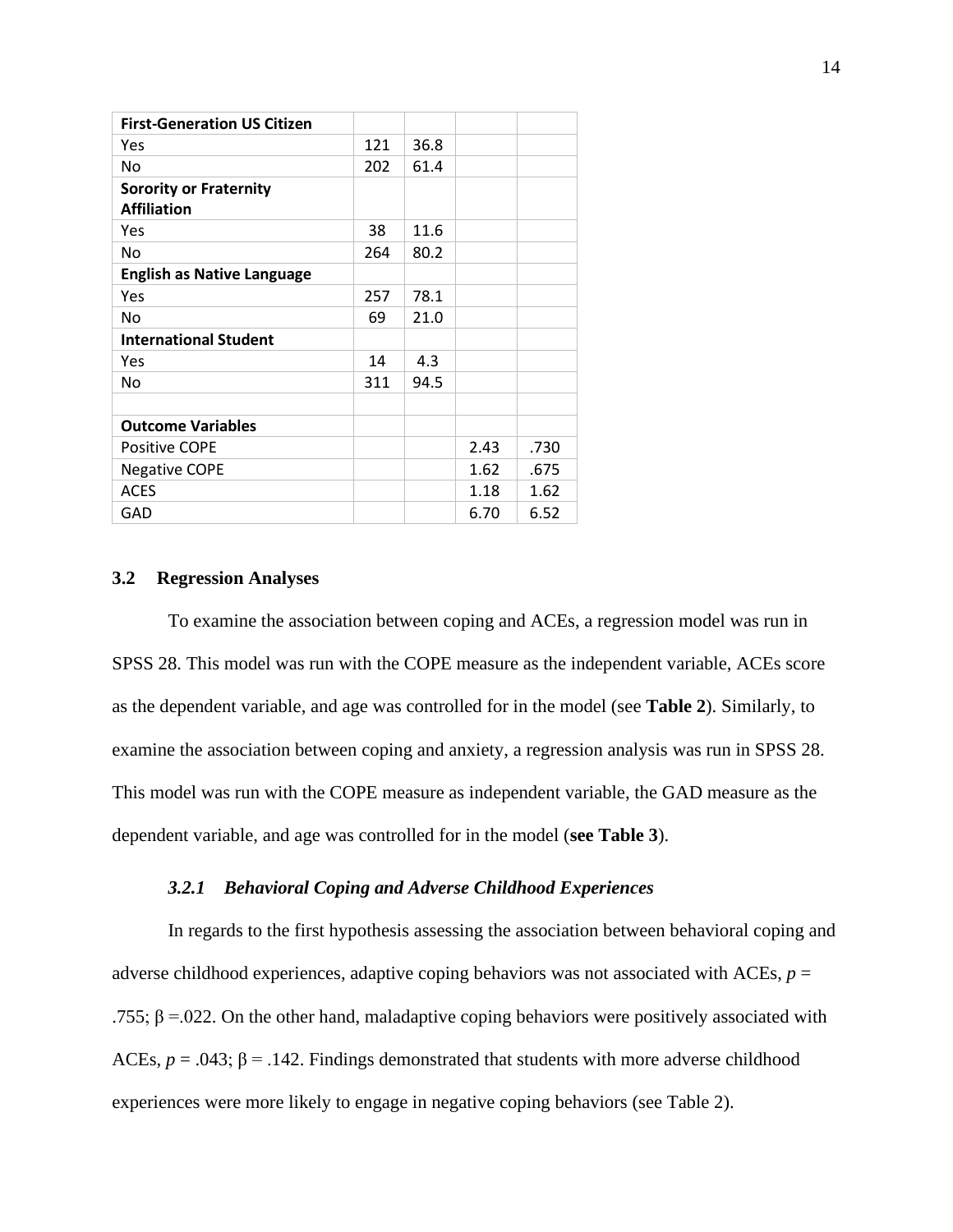<span id="page-24-1"></span>

|                        | р       | b    | в    |       | <b>SE</b> |
|------------------------|---------|------|------|-------|-----------|
| Age                    | .057    | .094 | .119 | 1.910 | .049      |
|                        |         |      |      |       |           |
|                        |         |      |      |       |           |
|                        |         |      |      |       |           |
| <b>Positive Coping</b> | .755    | .046 | .022 | .312  | .148      |
|                        |         |      |      |       |           |
|                        |         |      |      |       |           |
|                        |         |      |      |       |           |
| <b>Negative Coping</b> | $.043*$ | .328 | .142 | 2.035 | .161      |
|                        |         |      |      |       |           |
|                        |         |      |      |       |           |

*Table 2 Association Between Coping Behavior and ACES score*

*Note. \*p < .05. SE = standard error*

# <span id="page-24-0"></span>*3.2.1 Behavioral Coping and Anxiety*

In assessing the association between behavioral coping and anxiety, positive coping behaviors did not predict anxiety scores,  $p = .561$ ;  $\beta = .251$ . However, negative coping positively predicted anxiety scores,  $p < .001$ ;  $\beta = .323$ . Findings demonstrated that students with more anxiety were more likely to engage in maladaptive coping behaviors (see Table 3).

<span id="page-24-2"></span>

|                        |           | b     |      | t     | <b>SE</b> |
|------------------------|-----------|-------|------|-------|-----------|
| Age                    | < .001    | .842  | .251 | 4.396 | .191      |
|                        |           |       |      |       |           |
|                        |           |       |      |       |           |
|                        |           |       |      |       |           |
|                        |           |       |      |       |           |
| <b>Positive Coping</b> | .561      | .338  | .038 | .583  | .580      |
|                        |           |       |      |       |           |
|                        |           |       |      |       |           |
|                        |           |       |      |       |           |
| <b>Negative Coping</b> | $< .001*$ | 3.101 | .323 | 5.011 | .619      |
|                        |           |       |      |       |           |
|                        |           |       |      |       |           |

*Table 3 Association Between Coping Behavior and Anxiety*

*Note. \*p < .05. SE = standard error*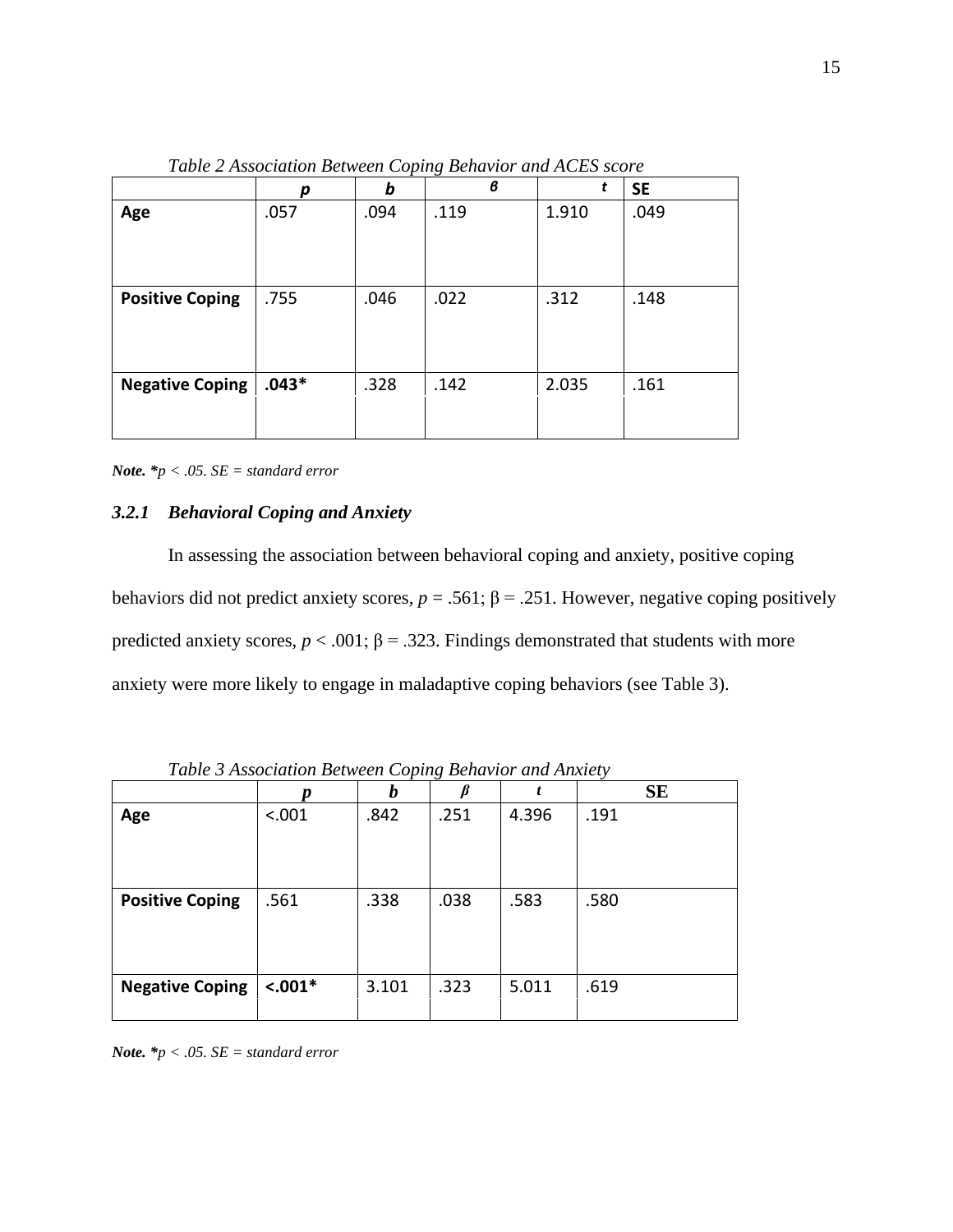#### **4 DISCUSSION**

<span id="page-25-0"></span>Colleges and universities are seeing an increasingly large number of students who struggle to manage their mental health and find resources to cope (Son et al., 2020; Wang et al., 2020). Students already struggle with a lack of free time, cut-throat competition, and making new friends. With COVID-19 in the picture, additional stressors include transitioning to online schooling, managing the rising stack of assignments, and struggling with the lack of motivation. For many students, these stressors cause lots of anxiety. Some students cope positively by asking for help, venting to friends, or using humor. Others, unfortunately, cope negatively by disconnecting from their surroundings, blaming themselves for what's happened, or abusing drugs and alcohol. These negative coping behaviors can have long-lasting effects on one's mental, physical, and emotional health; therefore, it is crucial to understand how COVID-19 has impacted the mental health and wellness of college students and the lasting impacts it has already had.

Previous research shows that both positive and negative childhood experiences can influence one's coping behaviors because the ages of 0-5 and early childhood represent a vulnerable time for brain development, and the parts of the brain that deal with these emotions could be developmentally impacted if a child had traumatic experiences in his or her childhood (Agorastos et al., 2019).

As expected, students with more adverse childhood experiences had more maladaptive coping behaviors. In addition, those same students who had high anxiety levels were engaging in maladaptive coping behaviors. This finding is consistent with the stress sensitization theory, which states how an individual's susceptibility to mental health issues is impacted by early life stressors (Koss & Gunnar, 2018). Stressful life events, such as COVID-19 may be aggravated by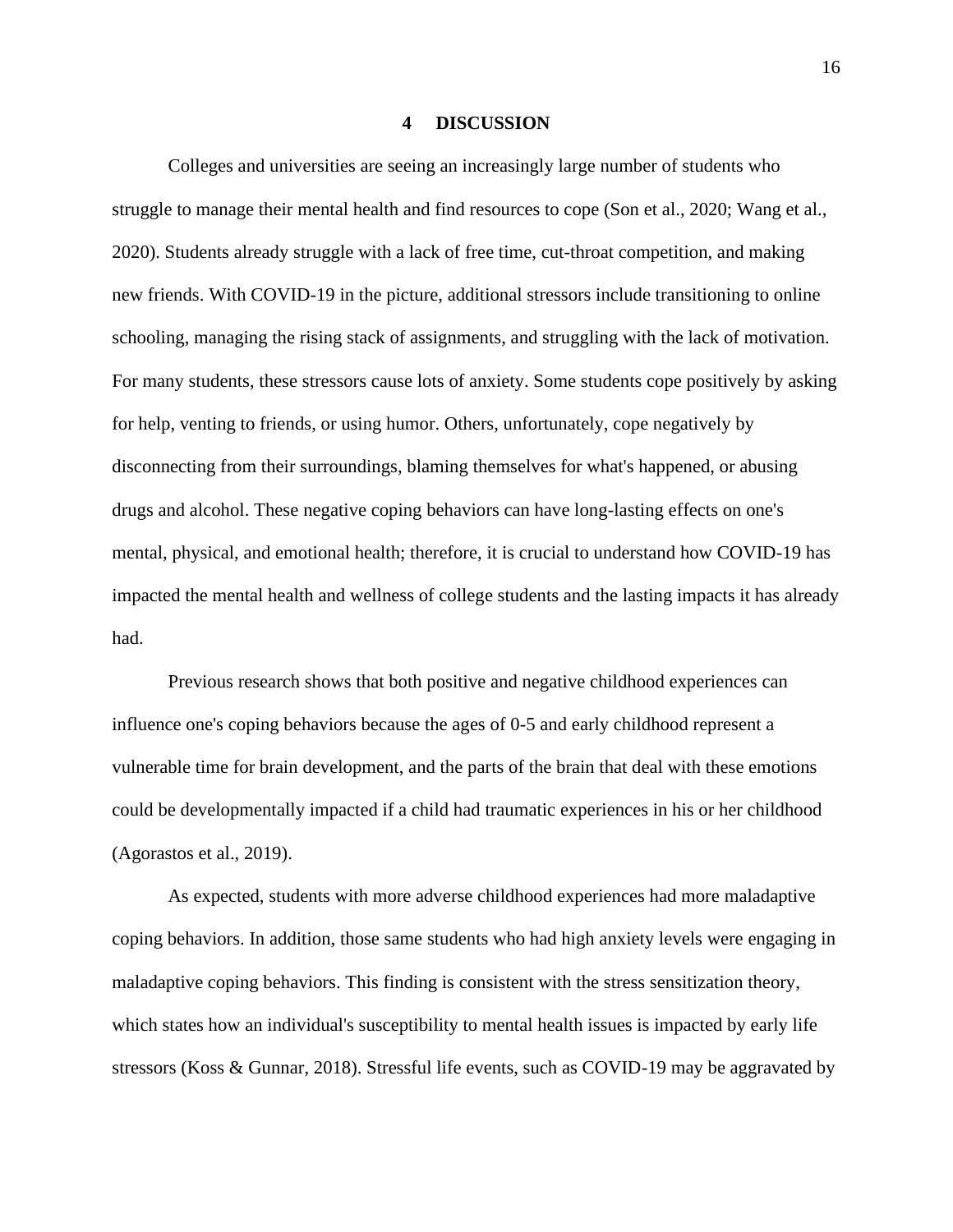the vulnerabilities and traumas that occurred in childhood. In addition, the lack of control over one's environment impacts students during a time of critical development, furthering their stressful circumstances (Berken et al., 2021). Therefore, college students with maladaptive coping behaviors may have reported higher anxiety levels because their early life adversity impacts later exposure to stress and can trigger mental disturbances (Wade et al., 2019).

Interestingly, positive coping behaviors were not associated with ACEs scores. This result seems counterintuitive because one would expect those who experienced less adversity in childhood would have more positive coping behaviors. Perhaps these students may have enjoyed the freedom COVID-19 granted them. Students could go home and have more free time with the transition to online schooling and the closing of schools and businesses. One study found that adults engaged in "simple" coping behaviors, such as following a healthy diet, spending time outdoors, and using free time to pursue hobbies and other interests within the first two weeks of lockdown (Fullana et al., 2020). However, this study surveyed adult and adolescent populations and did not consider the specific lifestyle changes that impact college students. In another study assessing the impact of COVID-19 on the mental health of college students, in particular, researchers found students reported lower anxiety and stress levels related to academic pressures even though many students were worried about their grades. The lower stress levels could be attributed to professors and universities allowing open-note exams, extended deadlines, or reduced course loads (Son et al., 2020). However, they only reported lower stress and anxiety levels for academic pressures, and over 70% of students reported increased levels of stress overall (Son et al., 2020).

The findings supported the hypothesis that negative coping behaviors were associated with higher ACEs scores. Perhaps students who did not have high ACEs score were not coping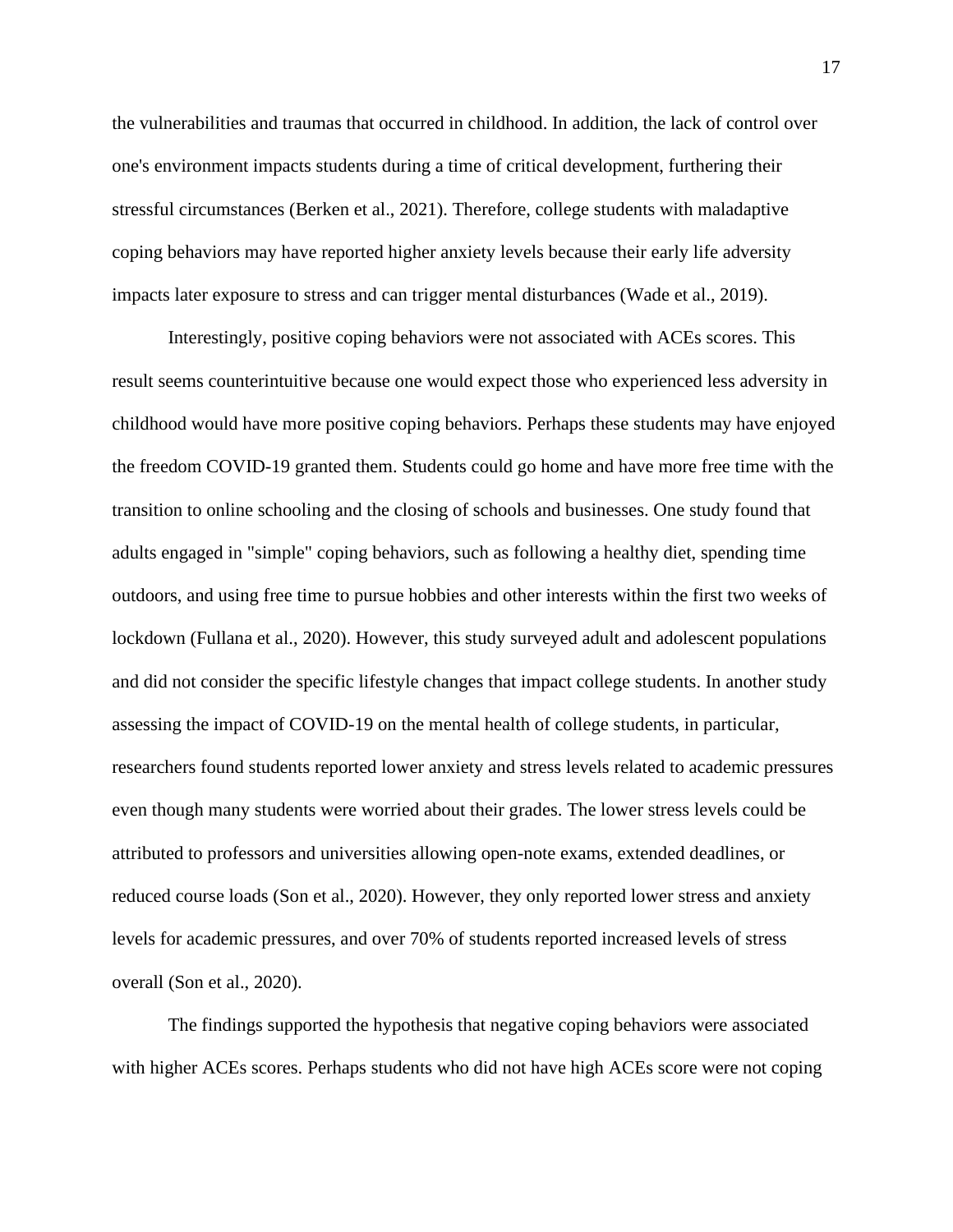adaptively because positive coping is active and learning. Therefore, a student with little or functioning anxiety may not be motivated to learn positive coping behaviors. In addition, perceived coping efficacy, defined as one's view of how they cope, influences adaptive and maladaptive coping behaviors; when a person has a strong feeling that their coping method words, they are more likely to engage in adaptive coping behaviors, like seeking help, but ineffectiveness and emotional arousal are negatively associated with maladaptive coping behaviors (Chen et al., 2022).

There are a few limitations of this study. Firstly, the survey data were collected during the first year of COVID-19 (June 2020 – March 2021) and did not assess how anxiety or coping behaviors changed over time as students adjusted to their lifestyles. Secondly, the survey data is self-reported, so students could have reported experiences considered socially acceptable rather than being truthful. Despite these limitations, this study reports a valuable understanding of how adverse childhood experiences influence coping behaviors and their impacts on anxiety levels in college students during the first year of the COVID-19 pandemic.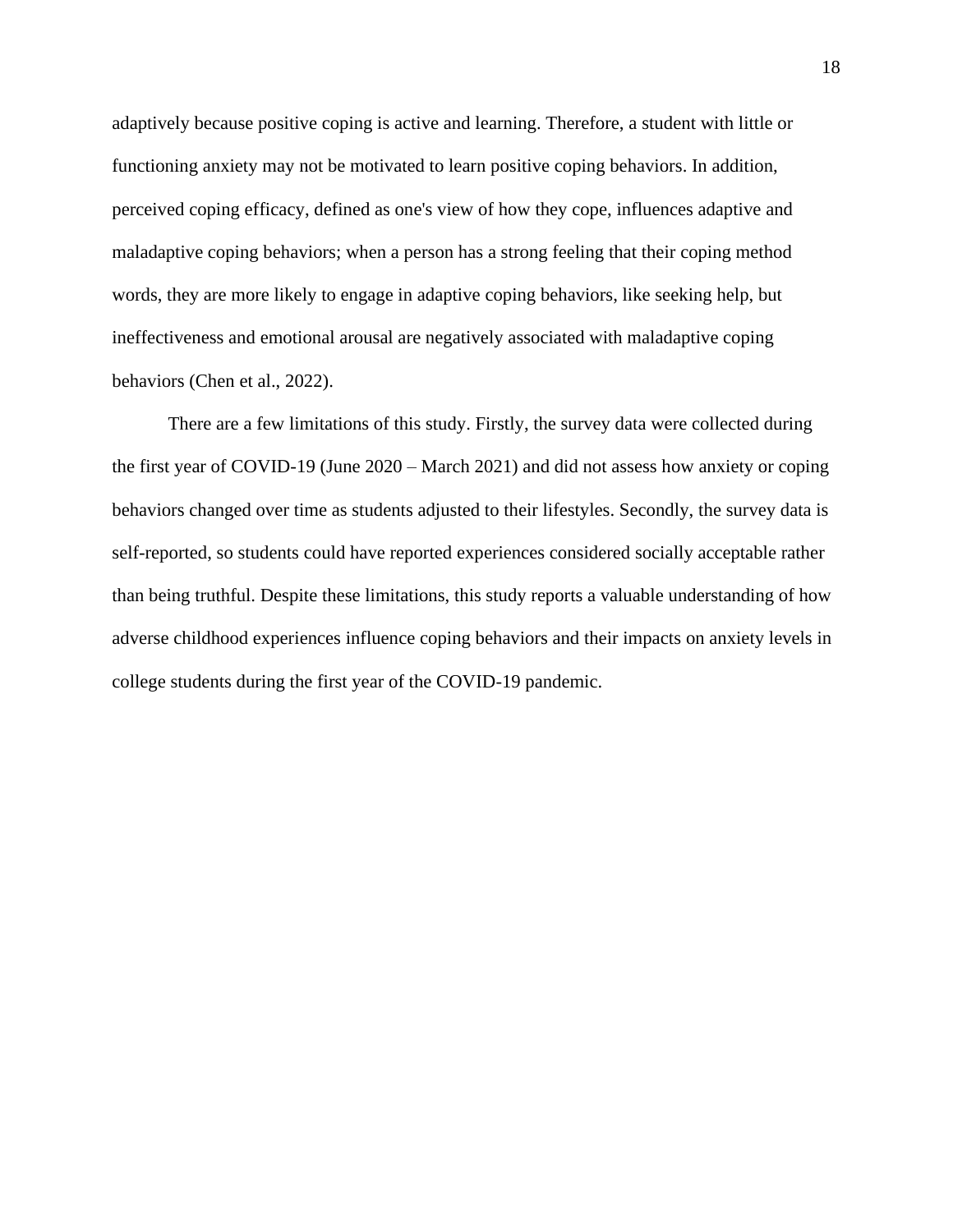#### **5 IMPLICATIONS AND FUTURE DIRECTIONS**

<span id="page-28-0"></span>This study has broad and specific implications for colleges and their students. It may be impractical for colleges to assess ACEs for all incoming students each year; however, they can promote and teach adaptive coping strategies through workshops, panels, and other studentoriented events. Colleges must also continue to increase the amount of mental health and wellness resources available on their campus and ensure it is accessible for every group, especially during unexpected and uncontrollable events like COVID-19.

Students can use the ACEs questionnaire to assess adverse childhood experiences to understand how they influence current stressors and stress responses. Outside of the university, all students must learn positive coping behaviors since anxiety does not only discriminate against those with ACEs. In addition, students can work with their universities to ensure mental health events and resources are accessible and available through research, student clubs, and partnerships.

Future studies should assess how coping behaviors and anxiety levels changed as COVID-19 progressed, especially since many schools and workplaces transitioned from virtual learning to in-person learning. It may also be helpful to determine which adaptive coping method was most effective for reducing students' anxiety.

Psychophysiological markers, such as cortisol, alpha-amylase, or DNA methylation, could be used to support the findings in this study. fMRI studies assessing the effectiveness of adaptive coping behaviors in reducing anxiety would also be beneficial. These studies would highlight the best adaptive coping behaviors for college students and assist with creating targeted interventions to combat anxiety.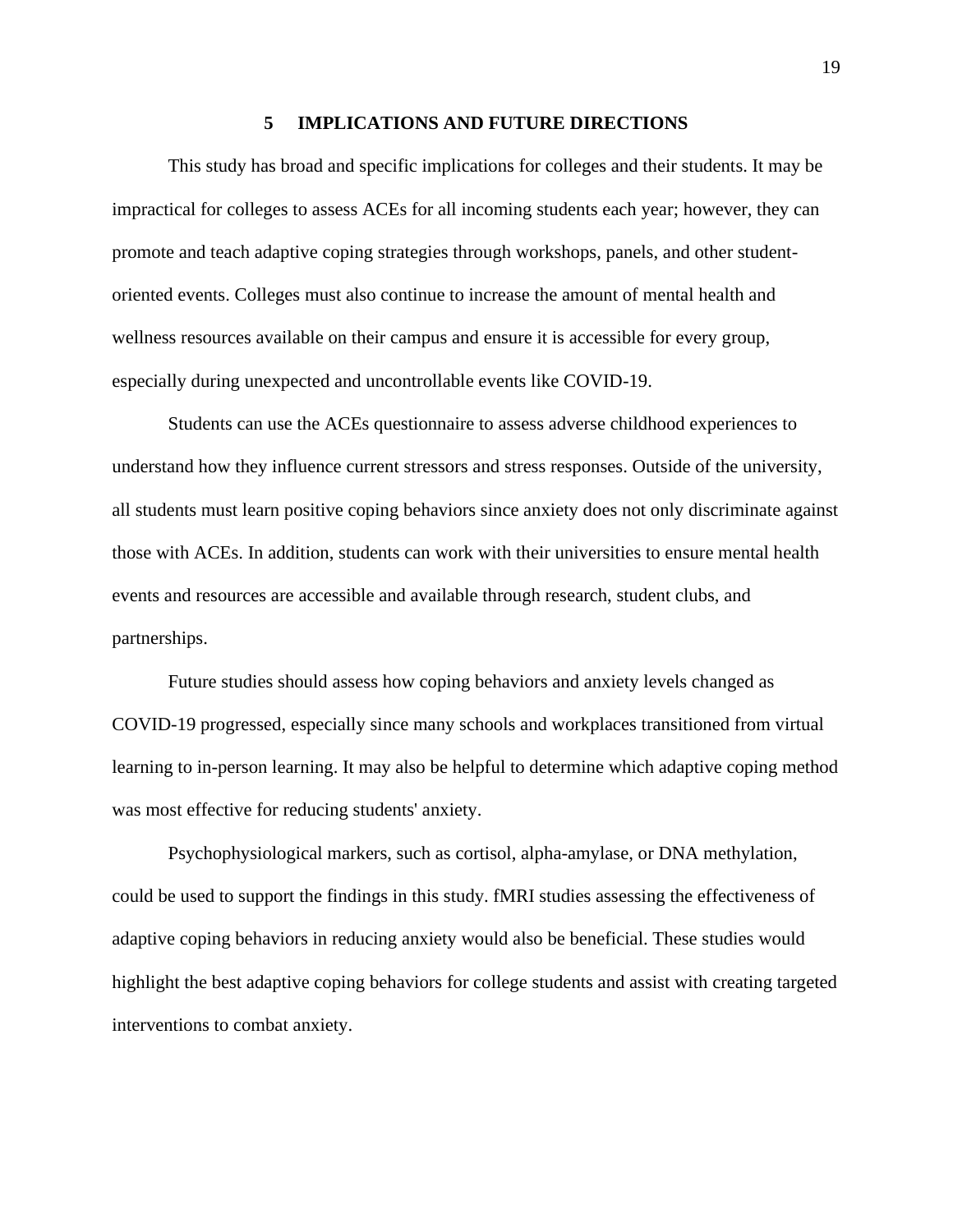# **6 CONCLUSION**

<span id="page-29-0"></span>In conclusion, much time is spent assessing childhood to explain adult behaviors. However, this study shows that one is not entirely protected from maladaptive coping mechanisms regardless of having adverse childhood experiences. Additionally, college students with maladaptive coping behaviors are more likely to have high anxiety levels during COVID-19. Future studies should assess the coping behaviors and anxiety levels throughout COVID-19 and use fMRI and physiological markers to support findings.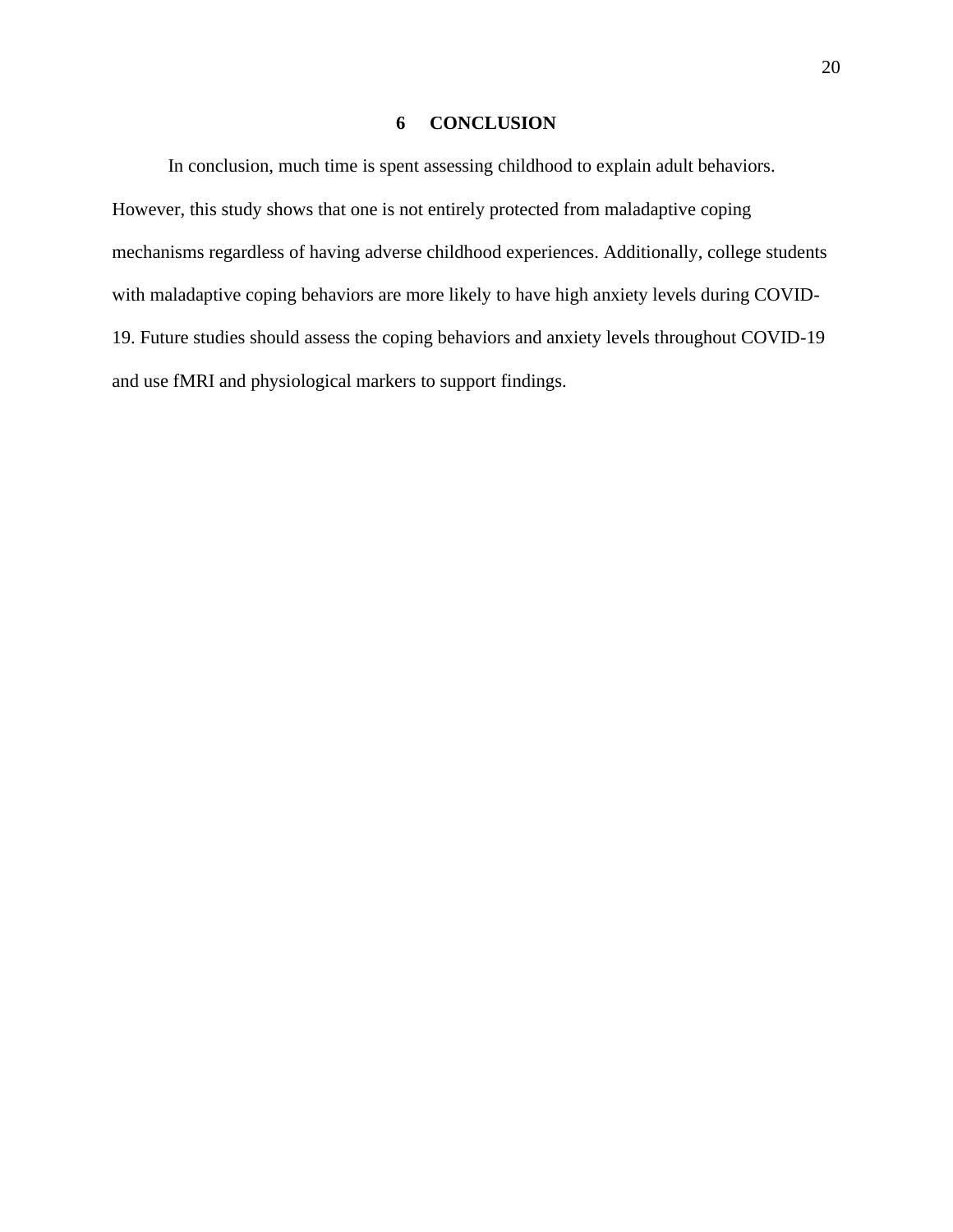#### **WORKS CITED**

<span id="page-30-0"></span>Agorastos, A., Pervanidou, P., Chrousos, G. P., & Baker, D. G. (2019). Developmental trajectories of early life stress and trauma: A narrative review on neurobiological aspects beyond stress system dysregulation. *Frontiers in Psychiatry*, *10*, 118. https://doi.org/10.3389/fpsyt.2019.00118

Appelmann, H. M., Manigault, A. W., Shorey, R. C., & Zoccola, P. M. (2021). Childhood adversity and cortisol habituation to repeated stress in adulthood. *Psychoneuroendocrinology*, 125, 105118. https://doi.org/10.1016/j.psyneuen.2020.105118

Benjet, C., Borges, G., & Medina-Mora, M. E. (2010). Chronic childhood adversity and onset of psychopathology during three life stages: childhood, adolescence and adulthood. *Journal of Psychiatric Research, 44*(11), 732–740.

https://doi.org/10.1016/j.jpsychires.2010.01.004

- Berken, J. A., Heard-Garris, N., & Wakschlag, L. S. (2021). Guardians at the gate: Early adversity, neurocognitive development, and the role of the pediatrician in the era of COVID-19. *Frontiers in pediatrics*, *9*, 665335. https://doi.org/10.3389/fped.2021.665335
- Cao, W., Fang, Z., Hou, G., Han, M., Xu, X., Dong, J., & Zheng, J. (2020). The psychological impact of the COVID-19 epidemic on college students in China. *Psychiatry research*, *287*, 112934. https://doi.org/10.1016/j.psychres.2020.112934
- Carver, C. S. (1997). You want to measure coping but your protocol's too long: Consider the Brief COPE. *International Journal of Behavioral Medicine, 4,* 92-100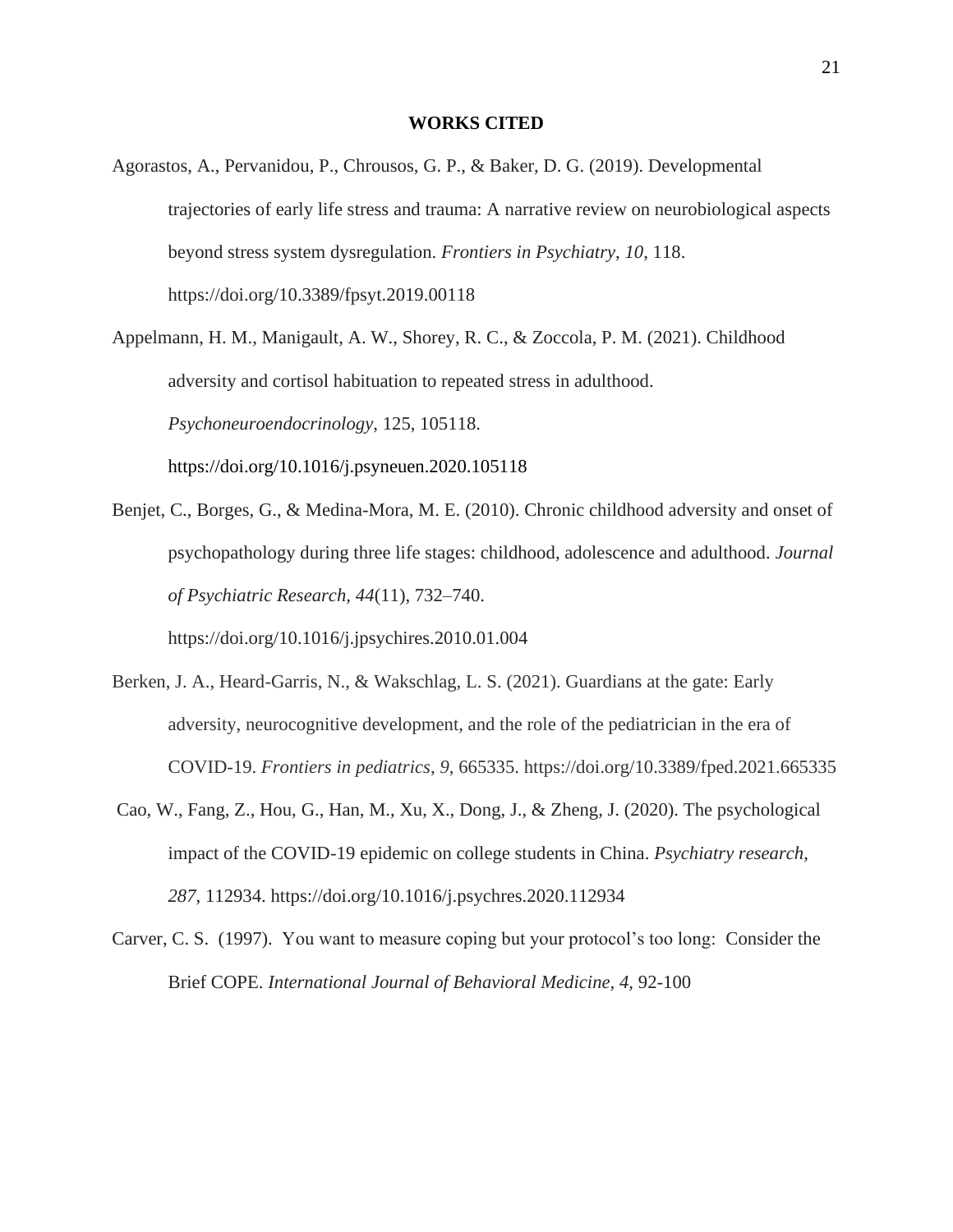- Carver, C. S., Scheier, M. F., & Weintraub, J. K. (1989). Assessing coping strategies: A theoretically based approach. *Journal of Personality and Social Psychology, 56*(2), 267– 283. https://doi.org/10.1037/0022-3514.56.2.267
- Chandler, G. E., Roberts, S. J., & Chiodo, L. (2015). Resilience intervention for young adults with adverse childhood experiences. *Journal of the American Psychiatric Nurses Association*, *21*(6), 406–416. https://doi.org/10.1177/1078390315620609
- Chen, Y., Luo, X. (., & Li, H. (2022). Beyond adaptive security coping behaviors: Theory and empirical evidence. *Information & Management, 59*(2), 103575. doi:10.1016/j.im.2021.103575
- Euston, D. R., Gruber, A. J., & McNaughton, B. L. (2012). The role of medial prefrontal cortex in memory and decision making. *Neuron*, *76*(6), 1057–1070. <https://doi.org/10.1016/j.neuron.2012.12.002>
- Felitti, V. J., Anda, R. F., Nordenberg, D., Williamson, D. F., Spitz, A. M., Edwards, V., Koss, M. P., & Marks, J. S. (1998). Relationship of childhood abuse and household dysfunction to many of the leading causes of death in adults. The Adverse Childhood Experiences (ACE) Study. *American Journal of Preventive Medicine, 14*(4), 245–258. https://doi.org/10.1016/s0749-3797(98)00017-8
- Ford, D. C., Merrick, M. T., Parks, S. E., Breiding, M. J., Gilbert, L. K., Edwards, V. J., Dhingra, S. S., Barile, J. P., & Thompson, W. W. (2014). Examination of the factorial structure of adverse childhood experiences and recommendations for three subscale scores. *Psychology of Violence, 4*(4), 432–444. https://doi.org/10.1037/a0037723
- Freyhofer, S., Ziegler, N., de Jong, E. M., & Schippers, M. C. (2021). Depression and anxiety in times of COVID-19: How coping strategies and loneliness relate to mental health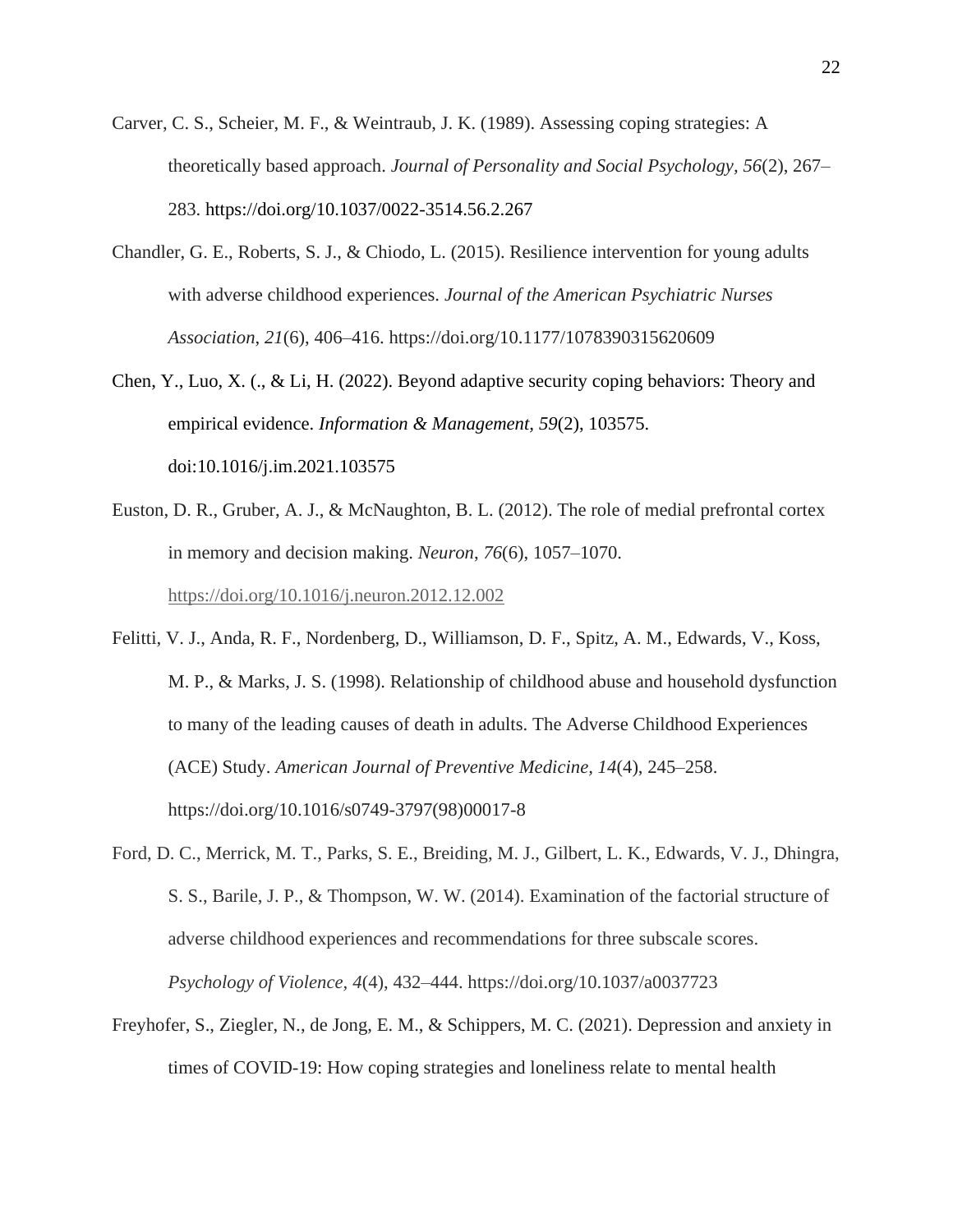outcomes and academic performance. *Frontiers in Psychology, 12*, 682684. Front Psychol. 2021 Oct 25;12:682684. doi: 10.3389/fpsyg.2021.682684

- Fullana, M. A., Hidalgo-Mazzei, D., Vieta, E., & Radua, J. (2020). Coping behaviors associated with decreased anxiety and depressive symptoms during the COVID-19 pandemic and lockdown. *Journal of Affective Disorders, 275*, 80–81. https://doi.org/10.1016/j.jad.2020.06.027
- Guszkowska, M., & Dąbrowska-Zimakowska, A. (2022). Coping with stress during the second wave of the COVID-19 pandemic by Polish university students: Strategies, structure, and relation to psychological well-being. *Psychology Research and Behavior Management, 15,* 339–352. https://doi.org/10.2147/PRBM.S345648
- Hueston, C. M., Cryan, J. F., & Nolan, Y. M. (2017). Stress and adolescent hippocampal neurogenesis: diet and exercise as cognitive modulators. *Translational Psychiatry, 7*(4), e1081. https://doi.org/10.1038/tp.2017.48
- Hurst, C.S., Baranik, L.E. and Daniel, F. (2013), College student stressors: A review of the qualitative research. *Stress Health, 29*: 275-285. https://doi.org/10.1002/smi.2465
- Jenzer, T., Meisel, S. N., Blayney, J. A., Colder, C. R., & Read, J. P. (2020). Reciprocal processes in trauma and coping: Bidirectional effects over a four-year period. *Psychological trauma: Theory, Research, Practice and Policy, 12*(2), 207–218. https://doi.org/10.1037/tra0000500
- Karatekin C. (2018). Adverse Childhood Experiences (ACEs), stress and mental health in college students. *Stress and Health: Journal of the International Society for the Investigation of Stress, 34*(1), 36–45. https://doi.org/10.1002/smi.2761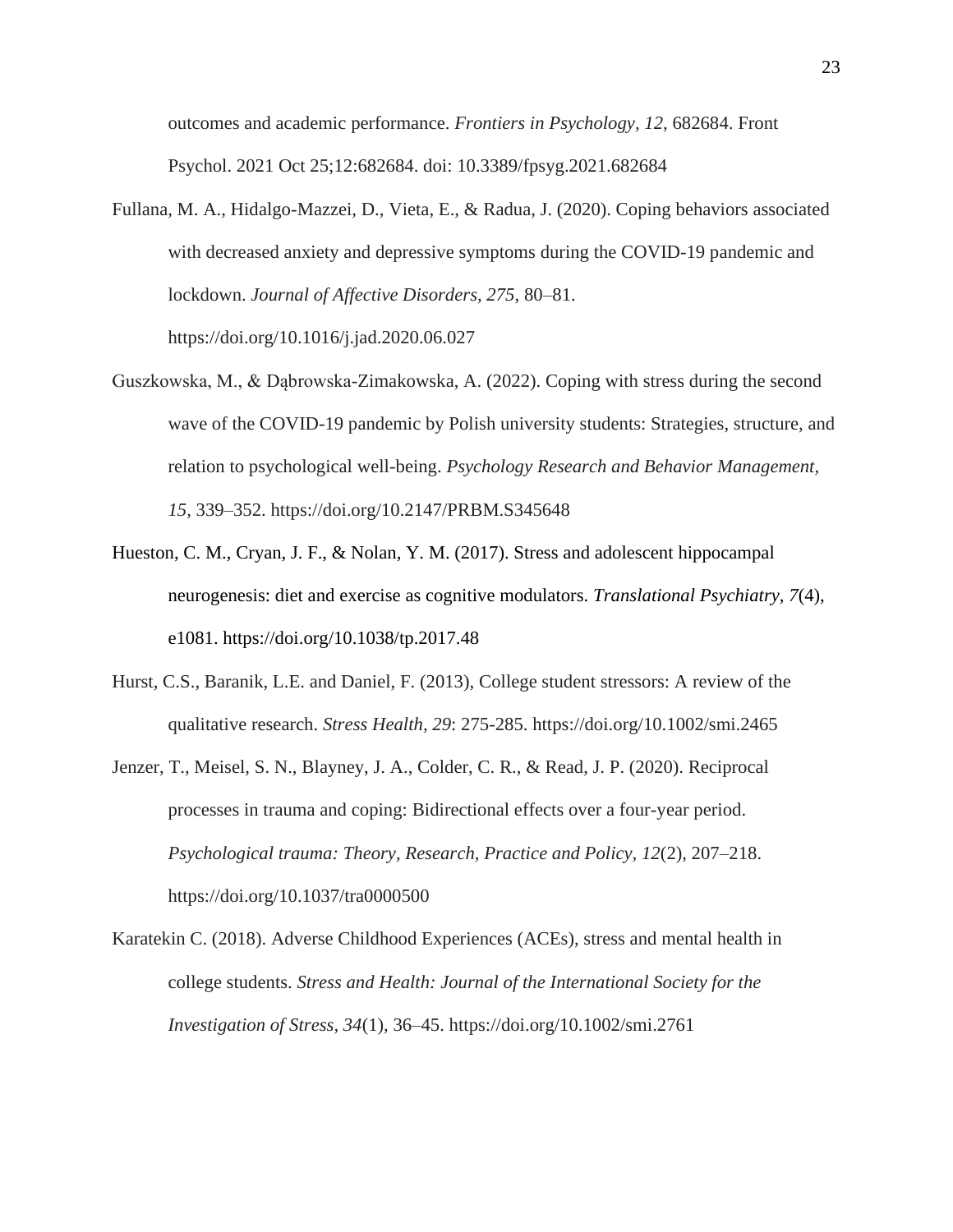- Kessler, R. C., McLaughlin, K. A., Green, J. G., Gruber, M. J., Sampson, N. A., Zaslavsky, A. M., Aguilar-Gaxiola, S., Alhamzawi, A. O., Alonso, J., Angermeyer, M., Benjet, C., Bromet, E., Chatterji, S., de Girolamo, G., Demyttenaere, K., Fayyad, J., Florescu, S., Gal, G., Gureje, O., Haro, J. M., … Williams, D. R. (2010). Childhood adversities and adult psychopathology in the WHO World Mental Health Surveys. *The British Journal of Psychiatry: The Journal of Mental Science, 197*(5), 378–385. https://doi.org/10.1192/bjp.bp.110.080499
- Krinner, L. M., Warren-Findlow, J., & Bowling, J. (2020). The association between childhood adversity and self-rated physical health in US college students. *American Journal of Health Promotion: AJHP, 34*(8), 894–900. https://doi.org/10.1177/0890117120925348
- Lee, J., Jeong, H. J., & Kim, S. (2021). Stress, anxiety, and depression among undergraduate students during the COVID-19 pandemic and their use of mental health services. *Innovative Higher Education*, 1–20. https://doi.org/10.1007/s10755-021-09552-y
- Bruffaerts, R., Mortier, P., Kiekens, G., Auerbach, R. P., Cuijpers, P., Demyttenaere, K., Green, J. G., Nock, M. K., & Kessler, R. C. (2018). Mental health problems in college freshmen: Prevalence and academic functioning. *Journal of Affective Disorders, 225*, 97–103. https://doi.org/10.1016/j.jad.2017.07.044
- Moeller, R. W., Seehuus, M., Simonds, J., Lorton, E., Randle, T. S., Richter, C., & Peisch, V. (2020). The Differential Role of Coping, Physical Activity, and Mindfulness in College Student Adjustment. *Frontiers in Psychology, 11*, 1858. https://doi.org/10.3389/fpsyg.2020.01858
- Murphy, A., Steele, M., Dube, S. R., Bate, J., Bonuck, K., Meissner, P., Goldman, H., & Steele, H. (2014). Adverse Childhood Experiences (ACEs) questionnaire and Adult Attachment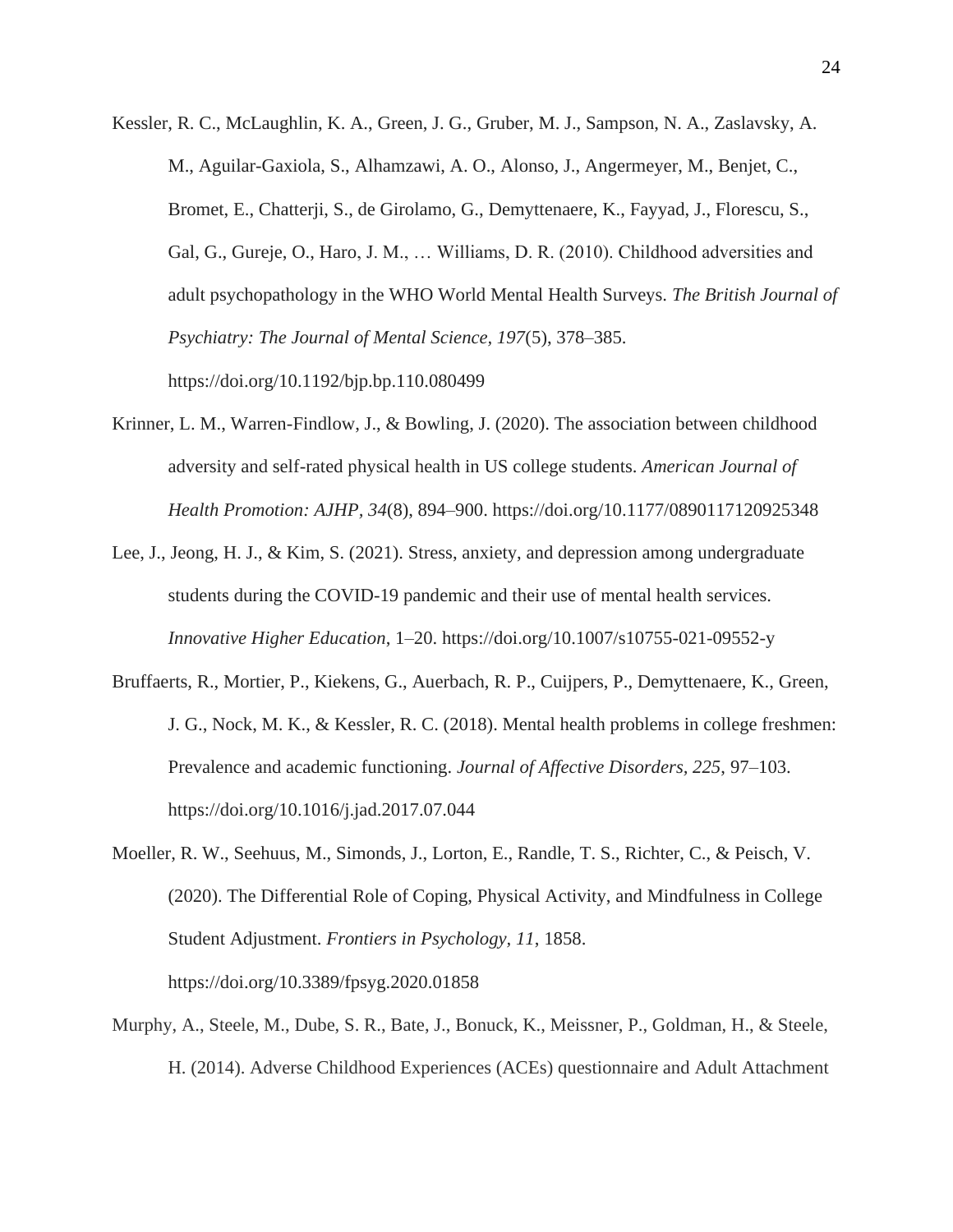Interview (AAI): implications for parent child relationships. *Child Abuse & Neglect, 38*(2), 224–233. https://doi.org/10.1016/j.chiabu.2013.09.004

- Nurunnabi, M., Hossain, S., Chinna, K., Sundarasen, S., Khoshaim, H. B., Kamaludin, K., Baloch, G. M., Sukayt, A., & Shan, X. (2020). Coping strategies of students for anxiety during the COVID-19 pandemic in China: a cross-sectional study. *F1000Research, 9*, 1115. https://doi.org/10.12688/f1000research.25557.1
- Ortiz R, Sibinga EM. The Role of Mindfulness in Reducing the Adverse Effects of Childhood Stress and Trauma. Children (Basel). 2017 Feb 28;4(3):16. doi: 10.3390/children4030016.
- Ortiz, R., & Sibinga, E. M. (2017). The role of mindfulness in reducing the adverse effects of childhood stress and trauma. *Children (Basel, Switzerland), 4*(3), 16. https://doi.org/10.3390/children4030016
- Simpson S. H. (2015). Creating a data analysis plan: What to consider when choosing statistics for a study. *The Canadian Journal of Hospital Pharmacy*, *68*(4), 311–317. https://doi.org/10.4212/cjhp.v68i4.1471
- Son, C., Hegde, S., Smith, A., Wang, X., & Sasangohar, F. (2020). Effects of COVID-19 on college students' mental health in the United States: Interview survey study. *Journal of Medical Internet Research, 22*(9), e21279. https://doi.org/10.2196/21279
- Tahara, Y., Aoyama, S., & Shibata, S. (2017). The mammalian circadian clock and its entrainment by stress and exercise. *The Journal of Physiological Sciences: JPS, 67*(1), 1– 10. https://doi.org/10.1007/s12576-016-0450-7